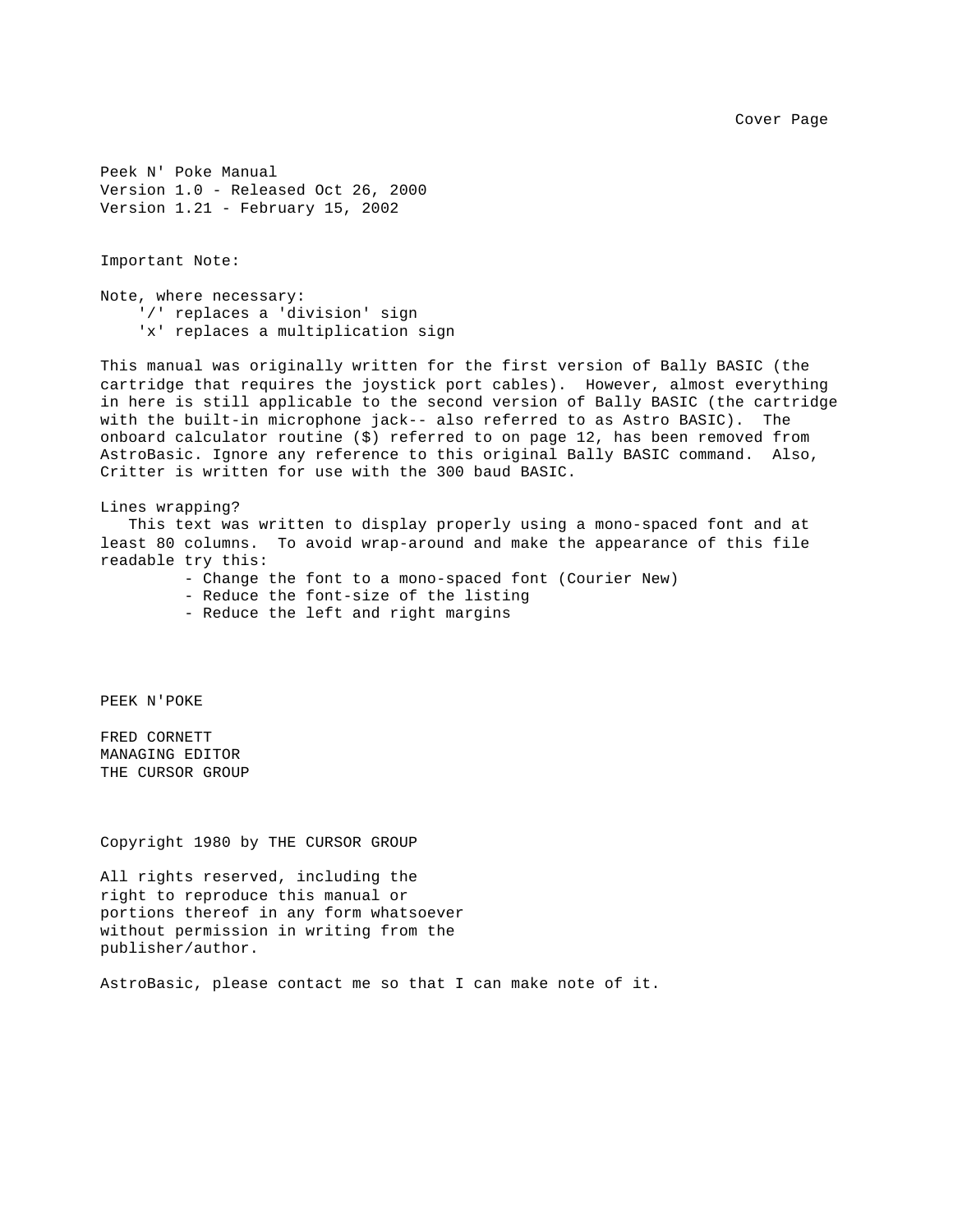This page intentionally left blank for double-sided printing purposes.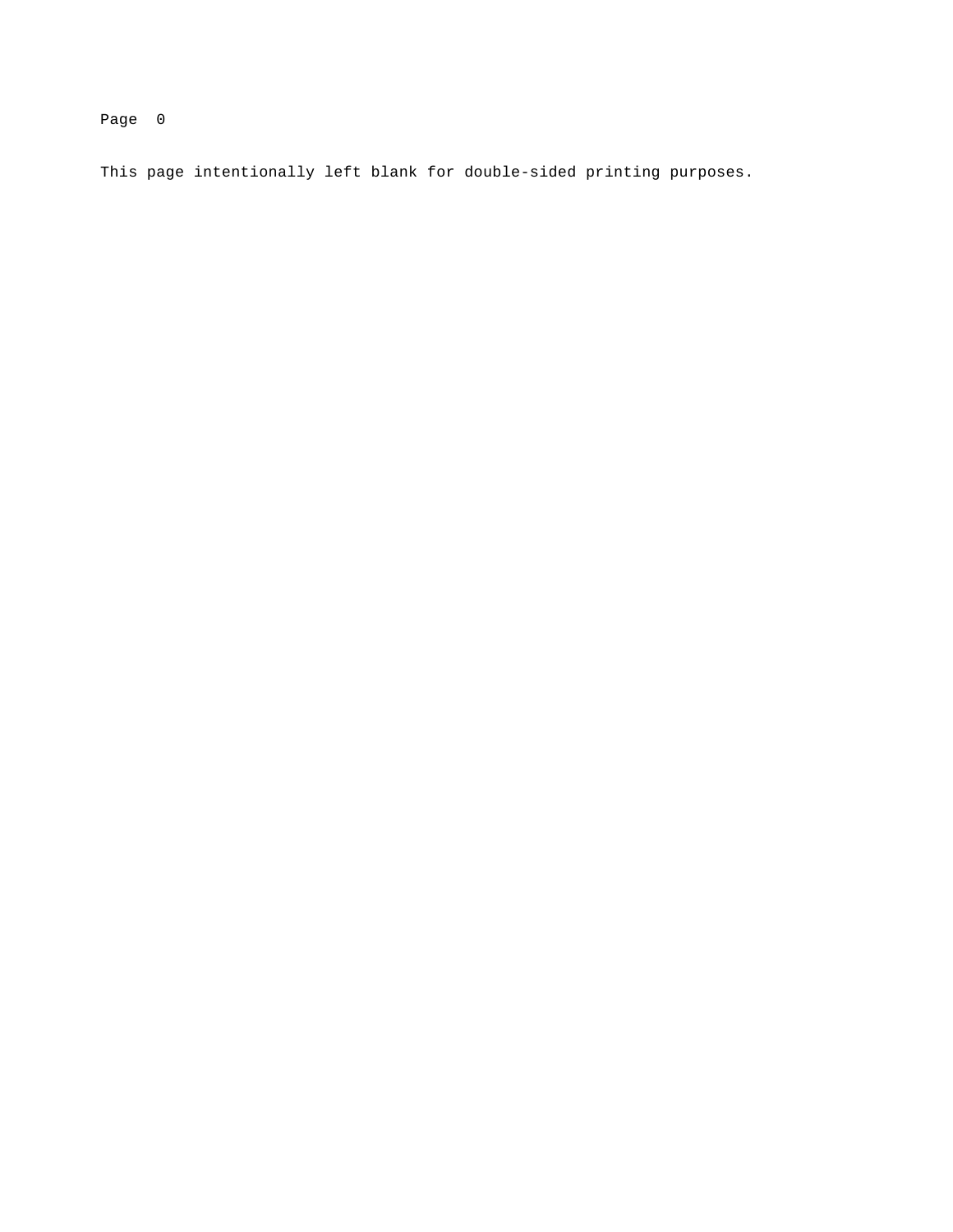PEEK n' POKE

Written by: FRED CORNETT The Cursor Group

 There has been a great deal of confusion as to exactly what PEEK n' POKE around what they do.

 Your computer consists of many thousands of simple circuits that are capable of registering their state (or condition). That state can only be one of two conditions: ON or OFF. The computer is capable of checking the status of any individual bit of memory location. A byte is one memory location. A byte is composed of 8 bits. The computer uses symbol substitution to communicate with you. If any particular bit is turned 'ON' it substitutes a "1", if it is 'OFF', a 0 is substituted. A program is a set of instructions that is placed in memory by a set pattern of one's and zero's. This is the language your computer understands. It is called "BINARY."

 If we had to input our programs in one's and zero's, it would be very difficult and take forever. So, there is an intermediate language called "Assembly Language." Each type of CPU (Central Processing Unit) chip speaks a different language. Our CPU chip is a Z80. The instructions we give our Z80 are called "Mnemonics". These mnemonics are an abbreviation of assembly language. Assembly language exists only for the convenience of the programmer, who can look at a program on paper and understand the logic flow.

 For a computer to understand assembly language, it must have a program called an assembler. Our computer does not. So for us to force an assembly language program into our computer, we must buy a book that translates Z80 mnemonics into "OP Code."

 An "OP Code" is our instruction which has been coded into a hexadecimal number (Base 16). Decimal numbers are Base 10, binary is Base 2, and OP Code (Hex) is Base 16. A book of Z80 OP Codes may be purchased in most any computer store.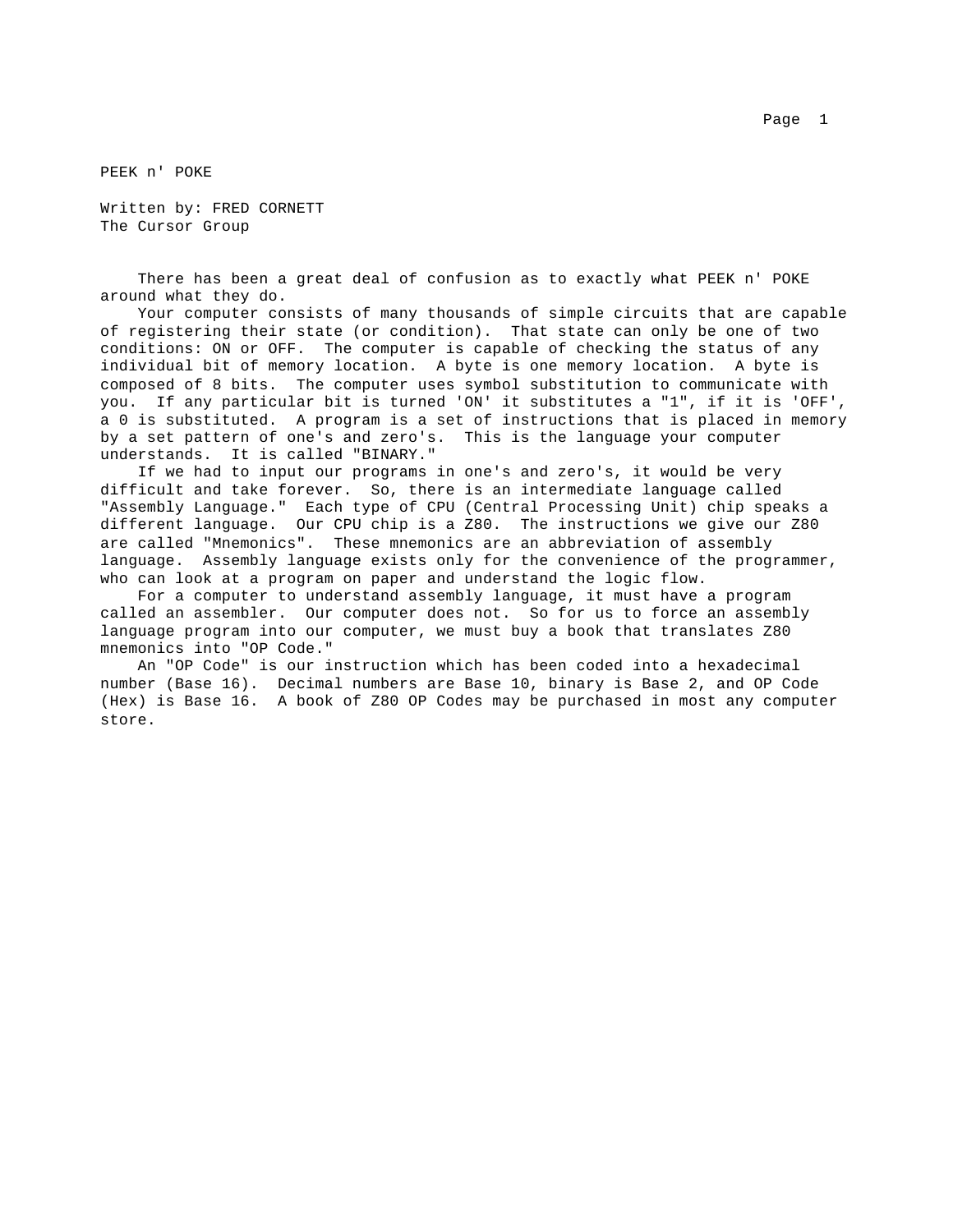Hold on, you aren't done yet! Remember, our computer does not have an assembler, so it can't understand our "OP Code" instructions (Hex) until we convert them to decimal.

The average computer newcomer is at this moment muttering "To heck with it!" Why bother you ask? As you know, "BALLY BASIC" is somewhat limited, machine language is not! Stick with us, we have one more major problem to solve.

 OK, we've written an assembly language program, converted that to mnemonics and OP Code. So how in the world do we get it into the computer? Well, it's been hard up till now, but the good person who wrote 'Tiny Basic' (Mr. Jay Fenton) must have liked us, because he gave us three very powerful commands: PEEK, POKE, and CALL. (Be thankful for these commands, many manufacturers don't give them to their users).

 "PEEK" is a command that lets you look at any specific memory address and find out what is stored there. In our February 1980 issue, page 14, we printed a 'Bally Memory Map'; use this map to find memory locations. NOTE: 'PEEK' ACCESSES MEMORY 2 BYTES AT A TIME. Memory is normally accessed one byte at a time, but Bally pulled some dirty tricks which has had some good results and some bad results. For example: key in the following one line program

10 A=26 "DO NOT HIT RUN"

BALLY TEXT AREA: -24576 TO -22777

Lets use the 'PEEK' command to see how the program is stored.

 The area where your Basic Program is stored is called the "Bally Text Area" and starts at -24576 and decrements by two's to -22777. Hence, the beginning of our program should be at location -24576. INPUT the following one line program without a line and press "GO":

PRINT %(-24576)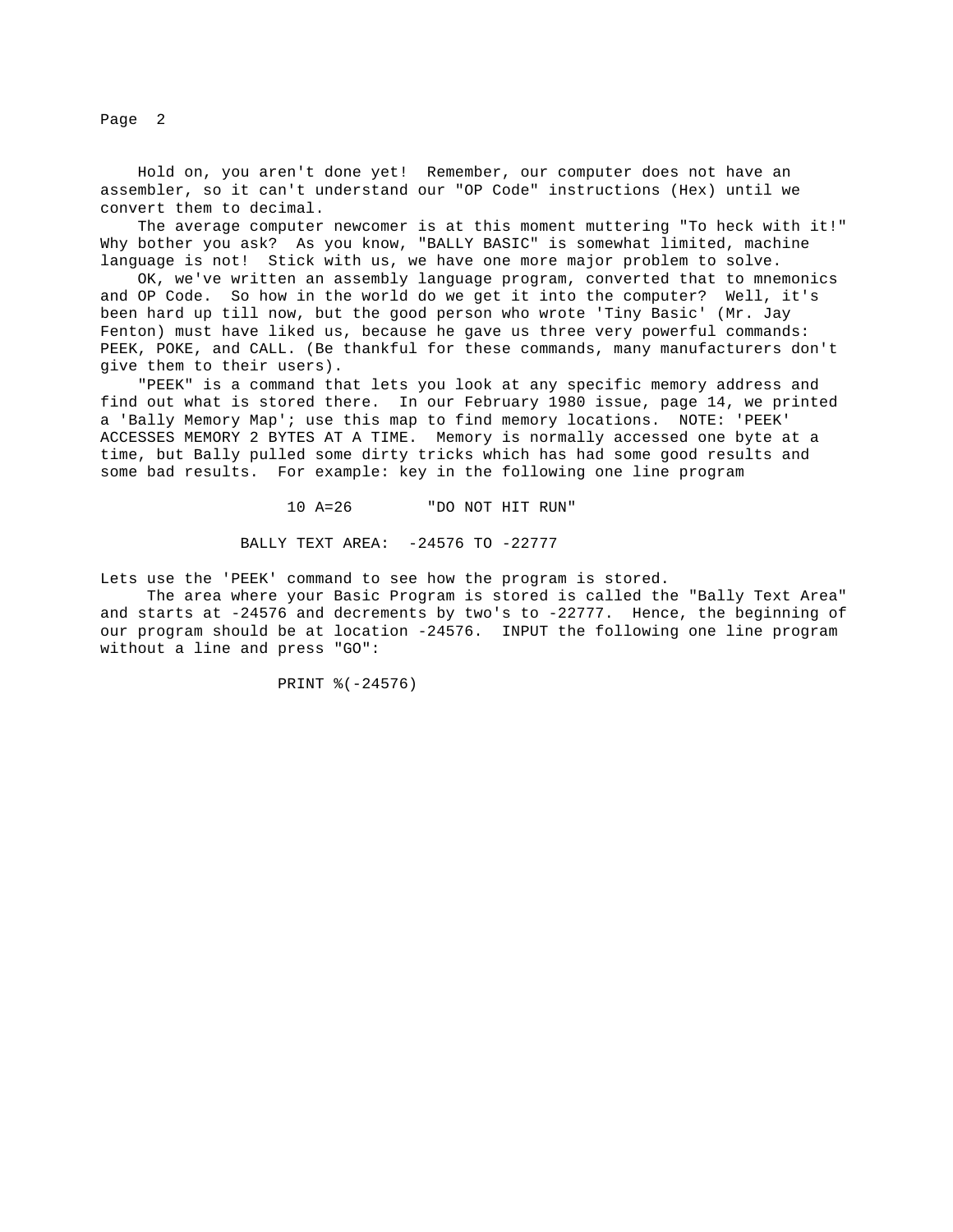Your computer has printed "10". Remember, all line numbers occupy 2 bytes regardless of size of line #. When we use 'PEEK', we are addressing 2 bytes at a time.

 Let's try finding the rest of the program. INPUT the following one line program without a line #.

PRINT %(-24574)

Your computer has printed "15681."

 What in the world is that? We told you that we are 'PEEKING' 2 bytes at a time, so now we must separate the 2 bytes from each other.

 When the computer stored your program initially, it pulled a dirty trick. It multiplied the second characters ASCII Code time 256 and added the first characters ASCII Code to the total and 'POKED' it in together.

 Referring to the ASCII Conversion Chart in our June issue, page 39, ASCII Code for "A" is 65; the ASCII Code for "=" is 61. Lets see if this works out: 256 x 61= 15616 + 65= 15681, which is what our computer printed out when we told it to "PRINT %(-24574)." You can check this on your computer by keying in the following without a line #:

#### $X=$  (-24574) / 256; TV=RM; TV=X

RM is a variable that contains the remainder, if any, of any division problem. The computer will now print our "A=". So far, we have found that location -

24576 contained the line number (10) and location -24574 has stored "A=". Using the same procedure, lets look at the next location. Key in the following one line program without a line # and press "Go":

PRINT %(-24572)

Your computer will print "13874". Let's convert that by our division method:

X=%(-24572)/256;PRINT RM,X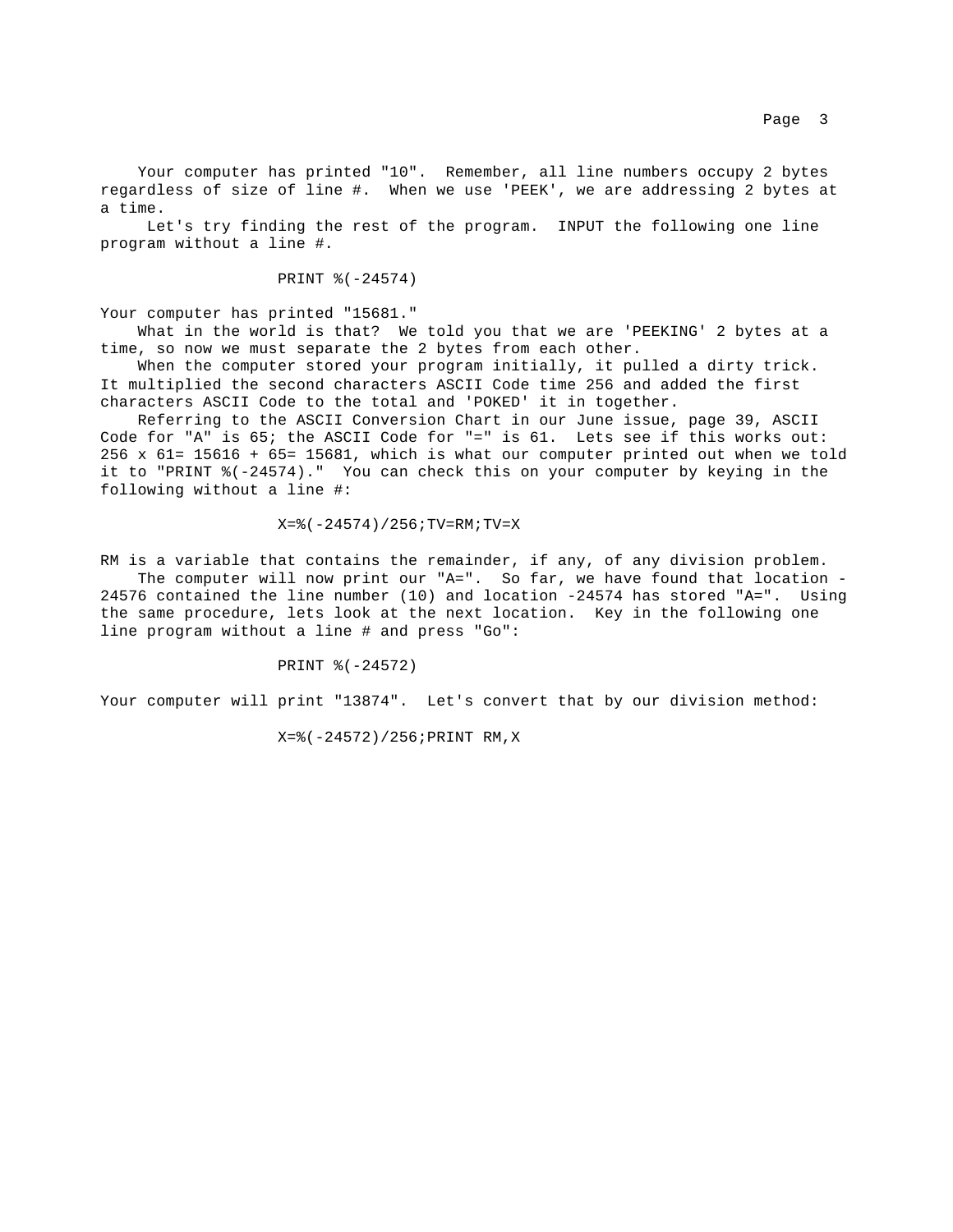The computer will print "50 54". These are the next two characters stored using ASCII Codes. Using our ASCII Chart, page 39, of the June issue: '50'=2, '54'=6. So, now we have found "10 A=26". I'll bet you think we are done, we aren't! What is the last thing we do on a line? We hit "GO." This is always stored at the end of each line. Let's look at the next location -24570. Key in the following one line program without a line # and press "GO":

PRINT %(-24570)

Your computer will print '13'. Checking our ASCII Chart we find '13=GO'. Now we have the complete program: 10 A=26.

 We are now in a better position of understanding how many bytes our programs use:

|  | LINE # occupies 2 bytes |  | '2' occupies 1 byte  |  |
|--|-------------------------|--|----------------------|--|
|  | 'A' occupies 1 byte     |  | '6' occupies 1 byte  |  |
|  | '=' occupies 1 byte     |  | 'GO' occupies 1 byte |  |

 TOTAL : 7 bytes ----------------

 If you have not "RUN" the program and you key in "PRINT A" and press "GO", the computer will print '0'. Now, RUN the program. Key in "PRINT A" and press "GO" and the computer will print '26'.

 Let's look again at the memory map on page 14 of the February issue. We find that variable locations begin at 20078, and since we know that all variables use 2 bytes, we are able to ascertain the memory locations for all of the variables: A=20078 - add two bytes, B=20080 - add two bytes, and C=20082, etc...

Changing a variable is pretty easy, as in the case of our LINE 10 program. When you key in A=26 (and hit RUN) the computer goes to location 20078 and places "26" in that location. The "BASIC" is acting as an interpreter between us and the computer. Let's eliminate the middleman and do it ourselves! Key in this: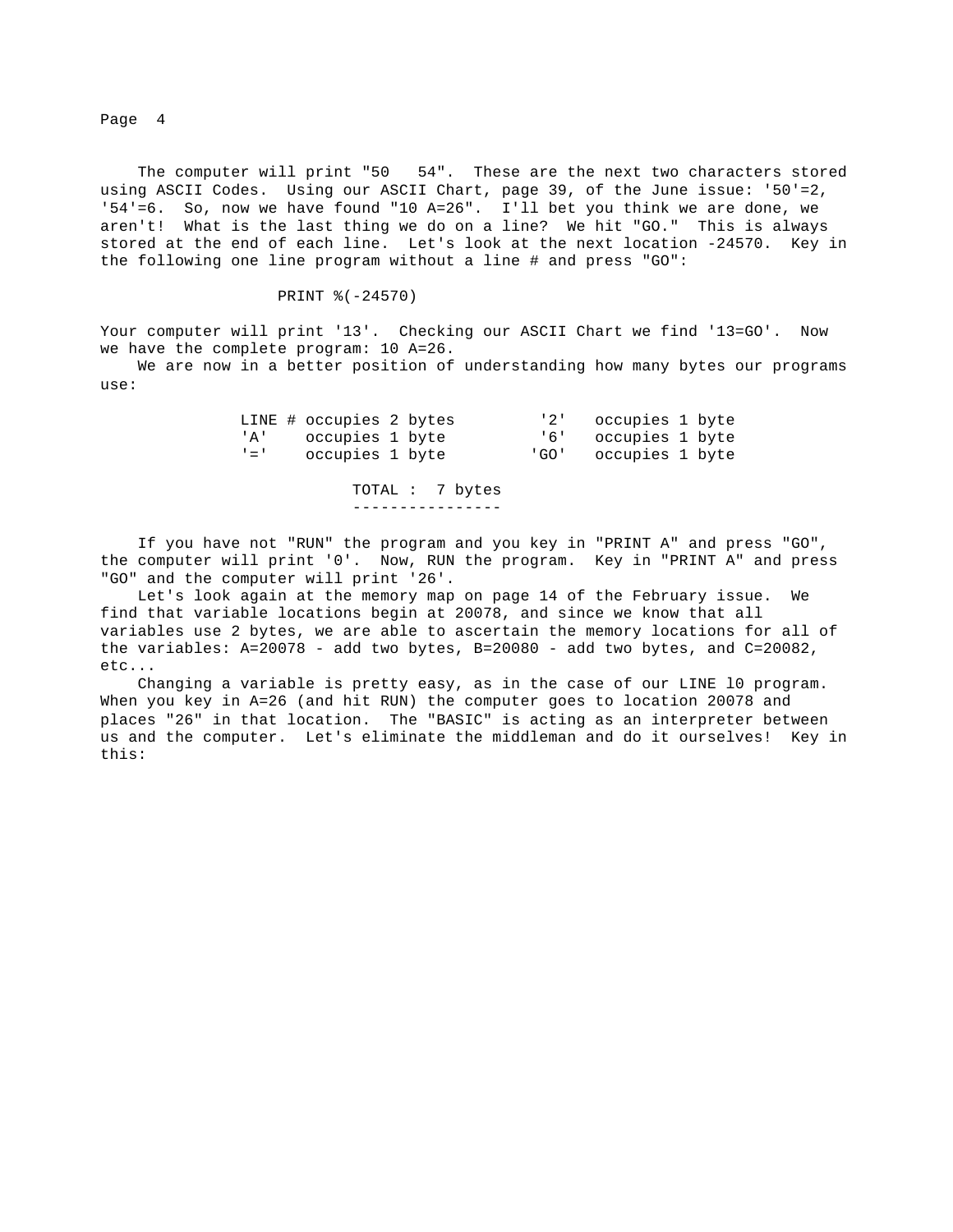## %(20078)=40 Press "GO"

 Now key in "PRINT A", press 'GO'. The computer will print out '40'. "%(20078)=40" is a "POKE Command." It allows us to "POKE" our own information directly into a computer location without using the "BASIC" interpreter. Do you remember the Music in our March issue, or "Connect Four" in the August issue? Both of those programs made HEAVY use of "PEEK n' POKE."

 OK fine, this is interesting and cute, but why use it? Lets look at the following example. Key in the following one line program:

10 A=22104;B=6109;C=19867;D=-4107;E=9987;F=-31063

 Hit "Go" and key in PRINT SZ. This took up 49 bytes. All we wanted to do is store 6 numbers. Since we only have 1800 bytes, we should use as economical a method as possible. The cheapest way of doing this is by using a "REM Statement."

## 10.1234567890123

 Why did we add 14 numbers after the period? Let's figure it out. We are going to store six large numbers. Each of these numbers will require a 2 byte location for storage. In the previously explained process, we learned that the computer stores 2 different ASCII Codes in one 2 byte location, so we multiply 2 x 6 and get 12 ASCII characters. Now, we cannot 'POKE' into the line number location, which is -24576, or the location where the period (.) is -24574. Even though the period occupies only one byte, we have to fill in that location with another ASCII character (which we won't use) -- then reserve 12 bytes (for 6 numbers).

| Memory Location | Value     | Comment             |
|-----------------|-----------|---------------------|
|                 |           |                     |
| $-24576$        | 10        | LINE # (don't POKE) |
| $-24574$        | $\cdot$ 1 | REM (don't POKE)    |
| $-24572$        | 23        | Value 22104         |
| $-24570$        | 45        | Value 6109          |
| $-24568$        | 67        | Value 19867         |
| $-24566$        | 89        | Value $-4107$       |
| $-24564$        | 01        | Value 9987          |
| $-24562$        | 23        | Value $-31063$      |
| $-24560$        |           | "GO" is stored here |
|                 |           |                     |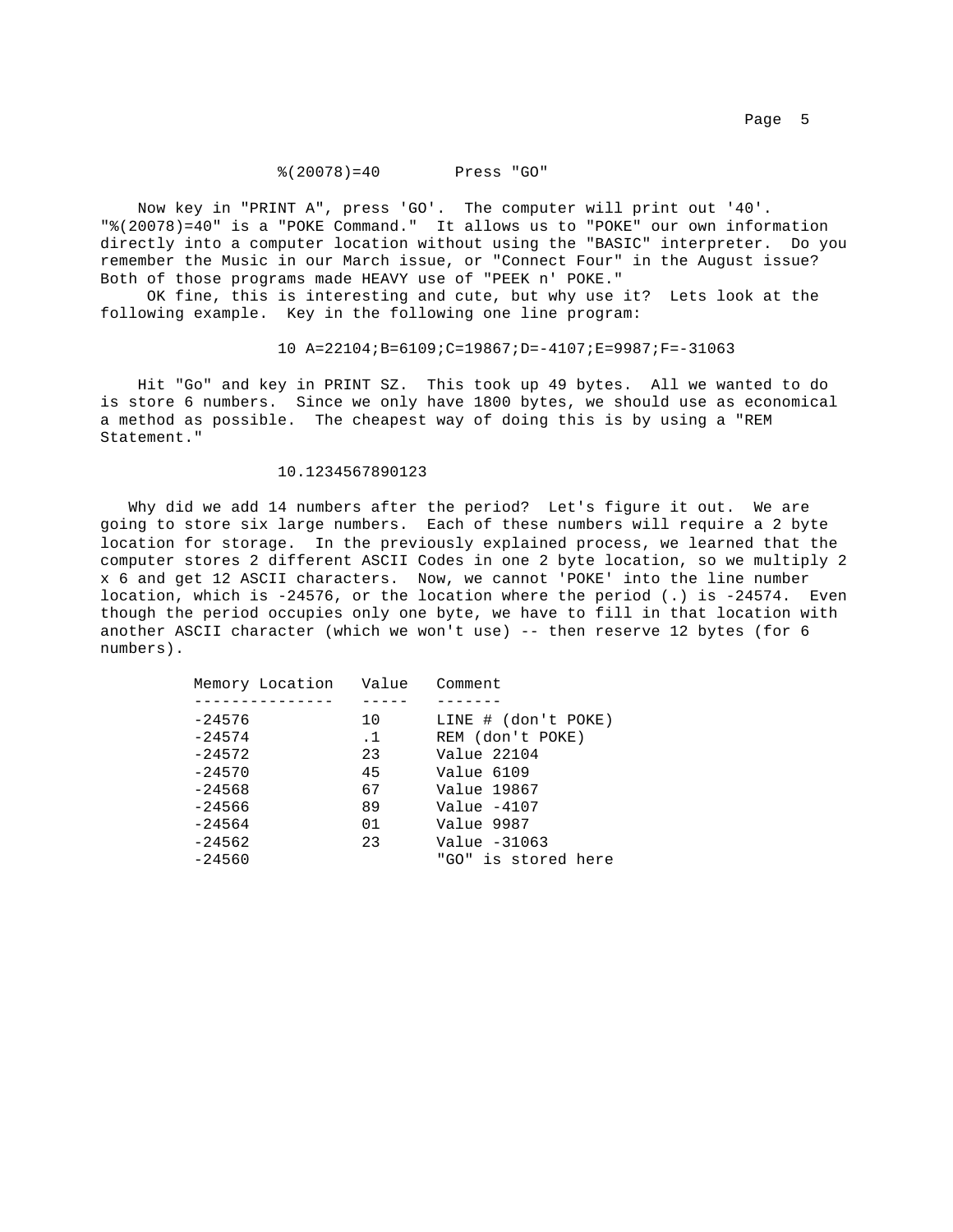INPUT the following line: 10 .1234567890123 Now INPUT the following program without a line number:

### FOR A=-24572TO-24562STEP 2;INPUT %(A);NEXT A

The computer will print  $\sqrt[q]{(A)}$  and wait! It is waiting for you to INPUT the 6 values, pressing "GO" after each one: 22104, 6109, 19867, -4107, 9987, -31063. After you have done this, key in 'LIST'. The computer will print:

### 10 .1XV???M???'??

The reason the computer printed garbage in LINE 10 is; it is dividing by 256 and printing the result of an ASCII Code. Whenever an ASCII Code is not a standard ASCII Character, our computer prints '?'.

 To make sure we really have "POKED" those 6 values into LINE 10, lets "PEEK" at them. INPUT this one line program without a line # and hit "GO":

FOR A=-24572TO-24562STEP 2;PRINT %(A);NEXT A

The computer will print:

## 22104 6109 19867 -4107 9987 -31063

 Remember when we used the old method of storing this info: A=22104; B=6109; etc? When we keyed in "PRINT SZ" it printed "1751", which means the old way took up 49 bytes. NOW key in "PRINT SZ". The computer will print "1783". A savings of 32 bytes (and we are only using 6 numbers). Think of the saving if you had 100 numbers!

 I generally find myself in a high state of agitation with people who gripe a lot about things they can't change. As an American, I have found that the best way to beat the system is not to became an anarchist and destroy it, but to work within the system and get it to work for you! This can be beautifully applied to the "BALLY." An example:

Many of us have been frustrated at the 'apparent' inability of our "BALLY"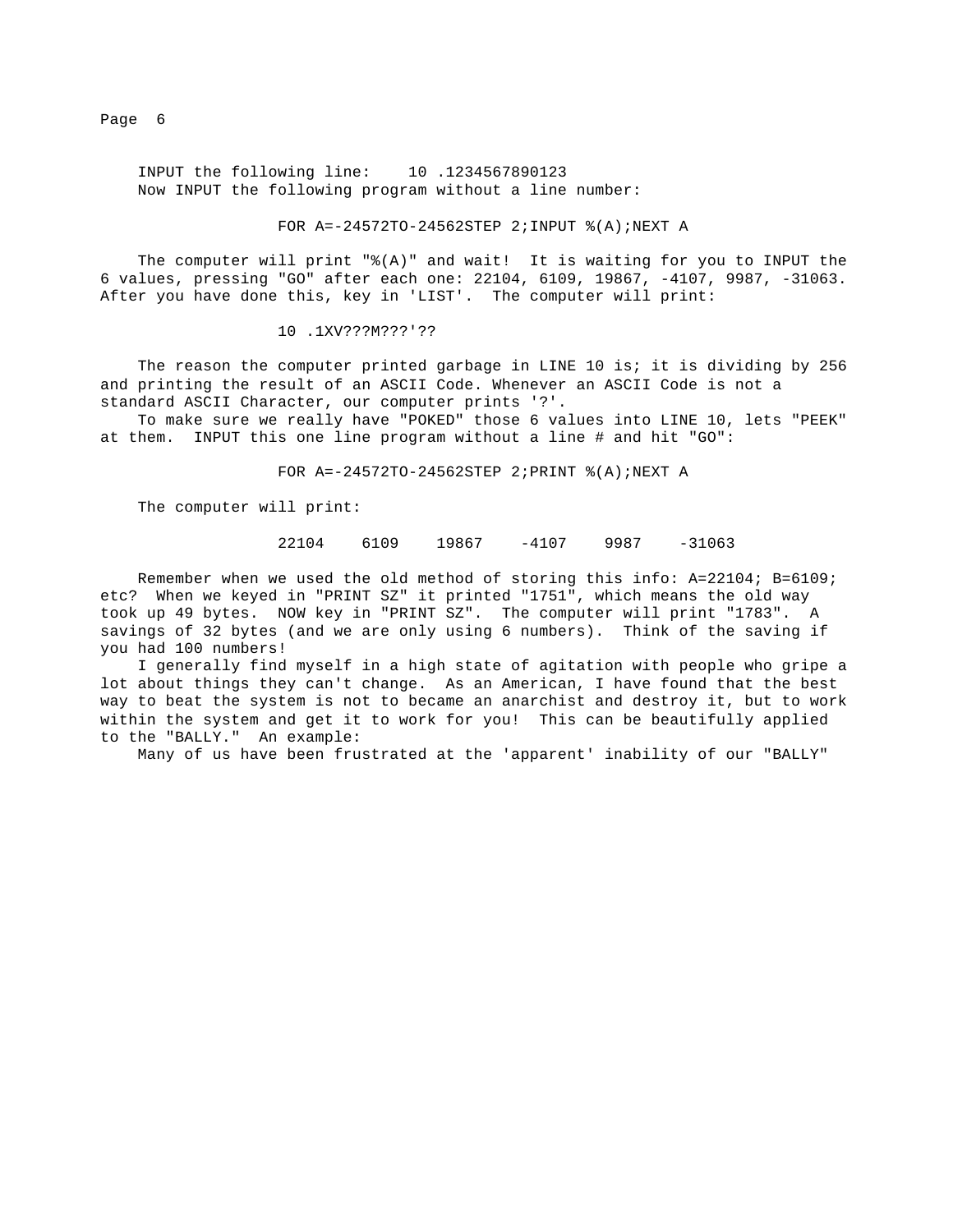to store decimal formatted numbers (i.e., \$127.10) in one variable or location. We have learned in this tutorial that 2 ASCII Codes can be stored in one 2 byte location and yet be separated by multiplying one of them by 256 (x256) and adding the other to the total.

We have one limitation. ALL VALUES MUST FALL BETWEEN 32767 and -32767. Suppose we are trying to put a checkbook program together and we want to store dollars and cents as one value in string variables.

 Using the logic that Jay Fenton used in storing two characters in one location, lets pull our own dirty trick. INPUT the following program:

> 10 INPUT D,C 20 T=Dxl00+C 30 PRINT #1,T,"+\$",T/100,".",RM

 Now RUN this program. When the computer prints "D" INPUT 127; when the computer prints "C" INPUT 10. The computer will now print:

## 12710=\$127.10

What we are doing is this: D=Dollars, C=Cents. We are multiplying Dx100 and adding "C" to it to create "T" (for Total). What we have done is store Dollars and Cents in one variable, which could just as easily have been one string variable (@(1)) or one memory location.

 To get the amount back out, we divide the total "T" by 100, which will give us Dollars and we get the Cents amount from the variable "RM". Easy isn't it?

 Remember the limitation we spoke of? We cannot use any values larger than 32767, which in our case boils down to \$327.67. That wouldn't have been much of a drawback in 1955 but it sure is now. Let's play some dirty tricks of our own. Key in the following program: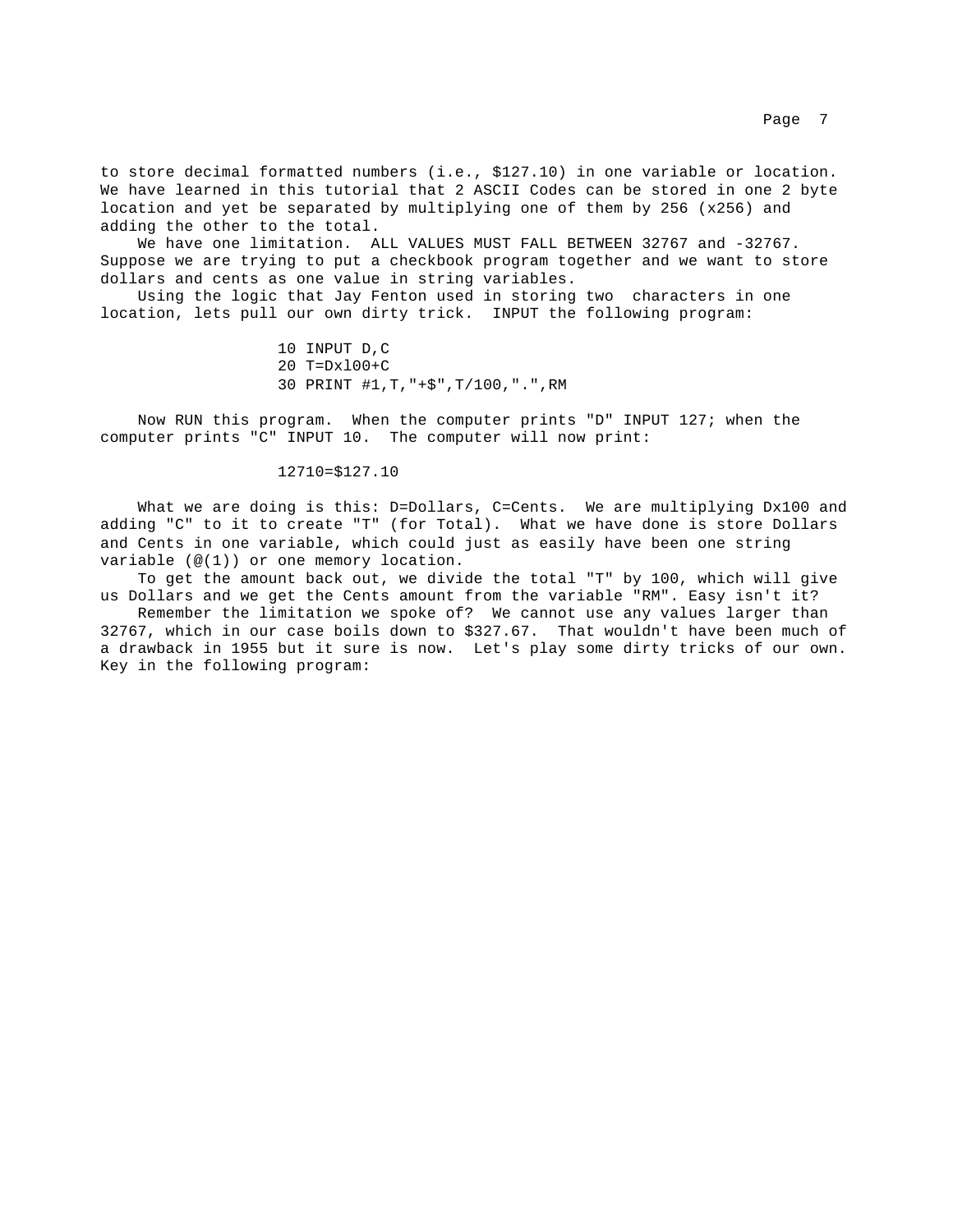10 INPUT D,C 20 IF D>326D=D-326;T=Dx100+C;T=(-T);GOTO 40 30 T=Dx100+C 40 PRINT T 50 IF T#ABS(T)T=ABS(T);D=T/100+326;C=RM;GOTO 700 60 D=T/100;C=RM 70 PRINT #l,"\$",D,".",C

 Now we can handle any amount LOWER than \$653.68. I don't find this much of a limitation; if we were writing a checkbook program, I doubt if many of us would write more than one or two checks exceeding \$653.67 per month. Whenever we need to write an amount for more than that, just break it into two checks instead of one. Let's go through that program step-by-step:

- LINE 10: If dollar amount (D) is larger than 326, subtract 326 from dollar (D) amount. Total (T) equals dollar (D) amount multiplied by 100 and add cent (C) amount. Set a flag to notify computer that this amount is more than \$326 by making the total (T) negative (-T). Skip line 30.
- LINE 30: If dollar amount is less than \$327 total, (T) equals equals dollar amount (D) times 100 plus cent amount (C).

This ends the INPUT portion of the program.

 LINE 50: If the total (T) is a negative (-) number, change it to positive (+). Dollar amount (D) will equal total (T) divided by 100 and restore (add) 326 to it. (This is how we get back the 326 we subtracted in line 20). Cents amount becomes the remainder (RM) left over after dividing by 100. Skips line 60.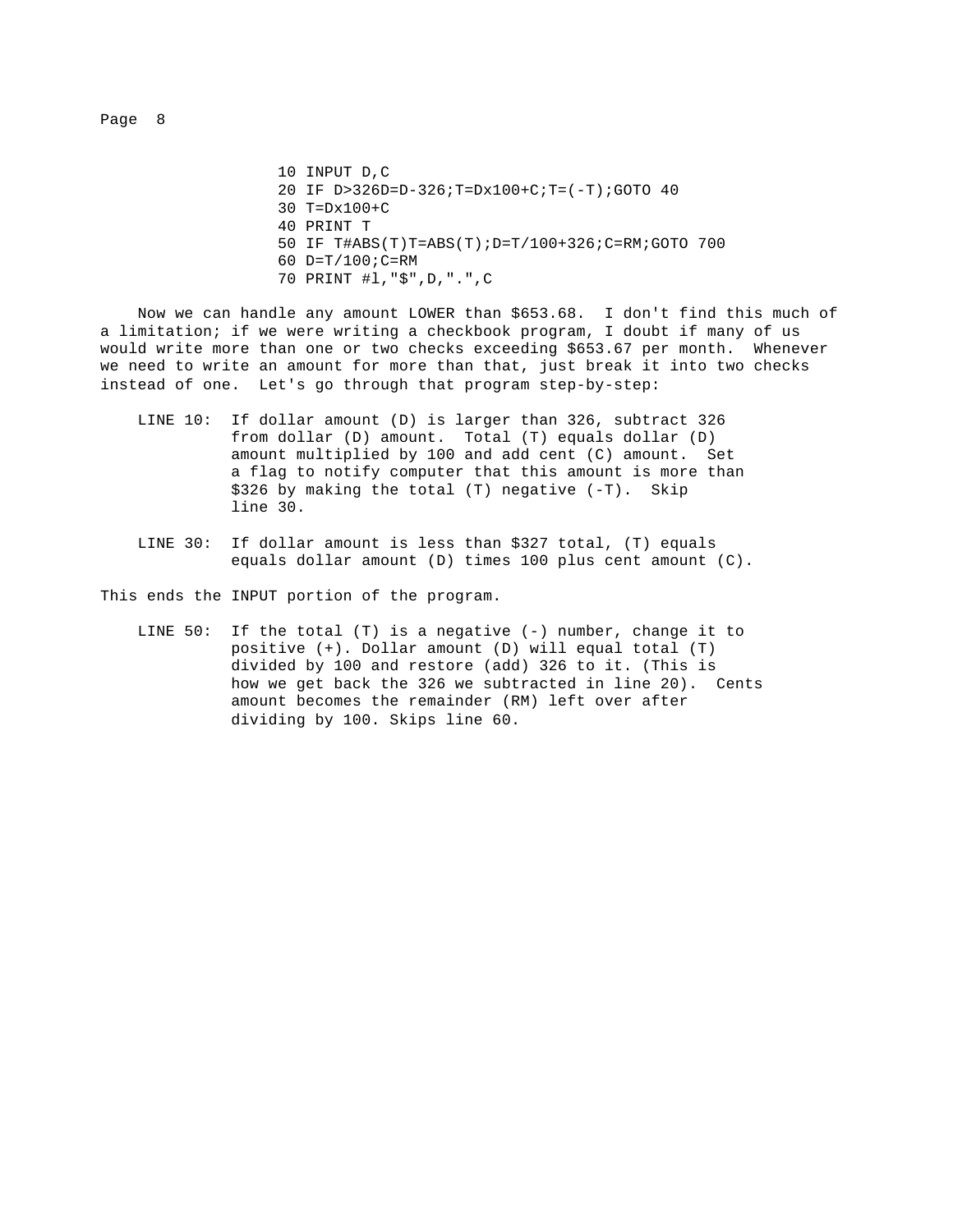- LINE 60: If total (T) was not negative (meaning over \$326 originally), dollar amount (D) equals total (T) divided by 100. Cent amount (C) equals remainder (RM) left over after division.
- LINE 70: The "#1" used in this print statement is a tab function telling the computer how many spaces to place between the separate types of print. For 3 spaces we would have used "#3".

 Let's look at alternate ways of storing our check information. Since this is a "Peek n' Poke Manual" lets do just that!

 Remember the earlier exercise which uses a "REM" Statement? Since our BASIC does not allow 'DATA' Statements, we have to create our own. This is what we did with our "Three Voice Music Assembler", VOL 1, Issue #3 (March), and also the "Connect Four", VOL II, Issue #1 (August). This is a far more stable way to store data than in the string arrays. Also, it is very easy to store on tape.

 Let's say we want to store 10 check amounts. INPUT the following changes to the preceding program:

> 2 .1234567890l23456789012 5 CLEAR;FOR P=-23572TO-24554STEP 2 40  $$(P) = T; NEXT P$  42 FOR P=-24572TO-24554STEP 2  $45 T = (P)$ 80 NEXT P

 Now you can store 10 check in line #8. RUN the program and input 10 different dollar and cent values. If you want to reprint the values of these checks after the program has been run, key in GOTO 42 and hit "GO".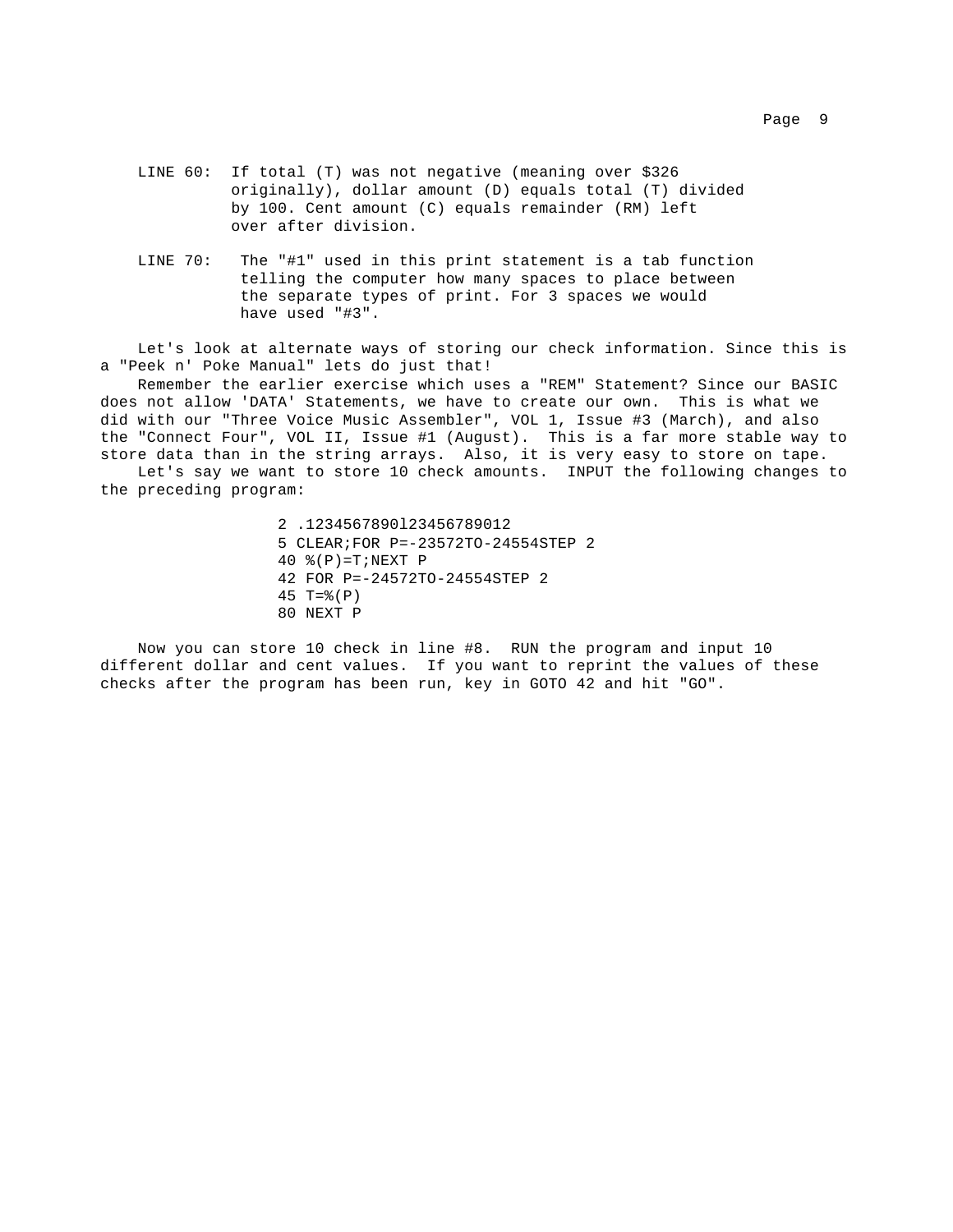If we wanted to view the checks individually, we would make the following changes:

> 42 CLEAR;INPUT "WHAT CHECK # DO YOU WISH TO SEE?(1-10) "N 45 T=%(Nx2+(-24574)) 70 PRINT #1,"CHECK #",N,"=\$",D,".",C 80 FOR Z=lTO 2000;NEXT Z;GOTO 42

 Now, to view a particular check, you input the number between 1 and 10. The key here is in Line 45, which is doing the following:

> Whenever you want to add to a negative number you decrement it: TOTAL = (-24574) PLUS 2 TIMES the number of the check. If we wanted Check #2 its memory location would be: -24574 + 2xN or -24570. Our first memory location that we can use on Line #5 is -24572, the second would be -24570. See, it all checks out. (LINE 80 is merely a timing loop).

Now, lets add a few lines that will give us a total of all the checks:

 42 X=0;Y=0;FOR P=-24572TO-24554STEP 2 45 T=%(P) 70 X=X+D;Y=Y+C;PRINT #1,"\$",D,".",C 80 NEXT P 90 IF Y>99X=X+Y/100;Y=RM 100 PRINT #1,"TOTAL=\$",X,".",Y

 Since the computer is not aware of the difference between dollars and cents we must supply a way of adding these items separately. We also need a way of correcting the dollar and cent totals if the cent total exceeds 99.

 LINE 42: Let X=Total Dollar Counter; Let Y=Total Cent Counter

LINE 70: Add the individual check amounts (D and C) to the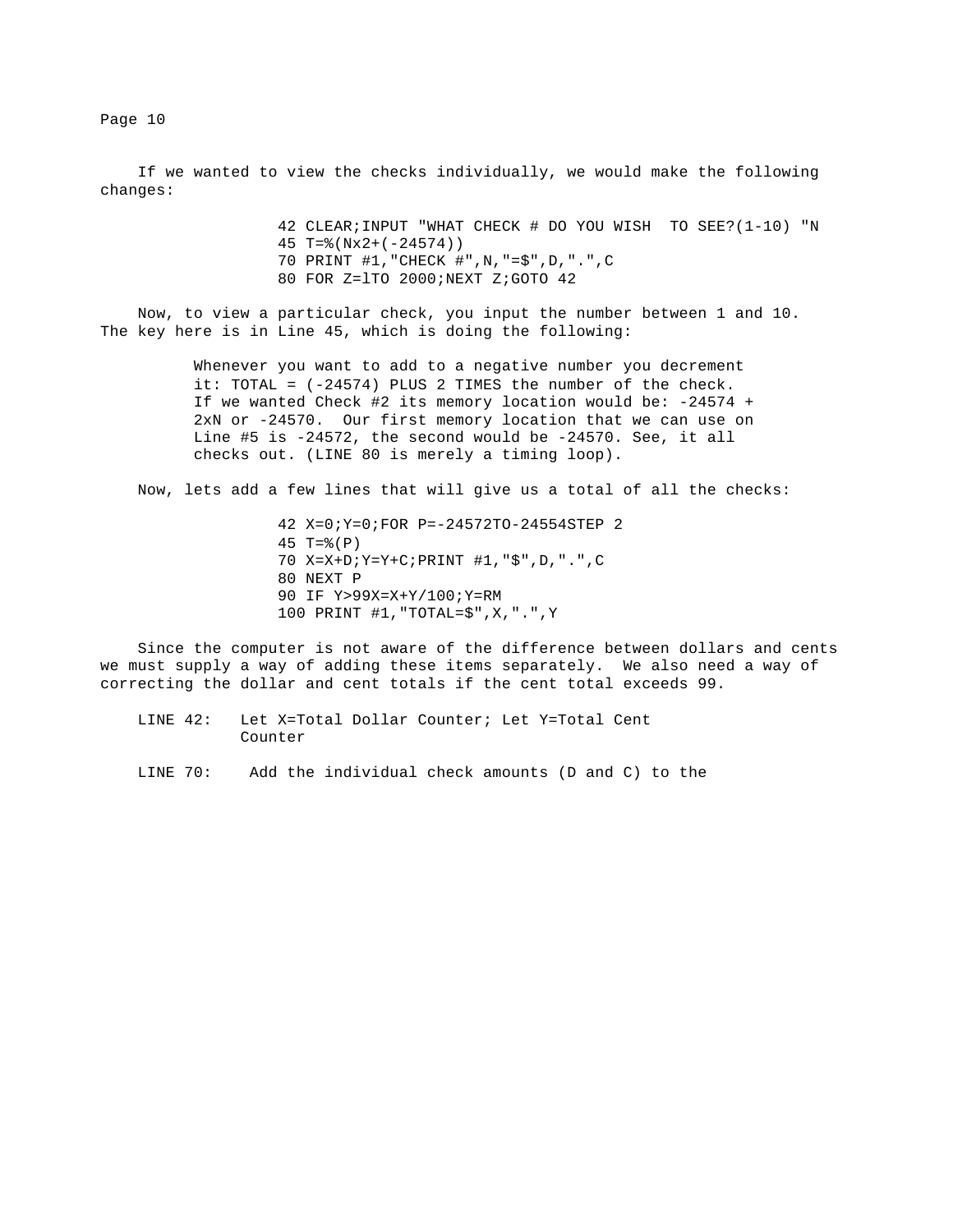total counters (X and Y)

 LINE 90: If total cents (Y) exceeds 99, divide total cents (Y) by 100 and add this to total dollar counter (X). Let total cents (Y) be the remainder (RM) of that division.

 You could also establish 'Payee Codes' and store the 'Payee Names' in a REM Line. Also, the complete date could be stored in one location: 12/31/1980 would be 12310 (using only the last digit of the year). REMEMBER: get as much mileage as possible out of each memory location.

 EXAMPLE: We would need to know if an individual check has been reconciled with our statement. The easiest way to handle that would be to make the date a negative number if the check has been reconciled.

 I would also make the payee code number location contain the tax code. All of this would not use too much memory:

> AMOUNT = 2 bytes DATE/RECONCILE = 2 bytes PAYEE CODE/TAX STATUS = 2 bytes

That's only a total of 6 bytes per check.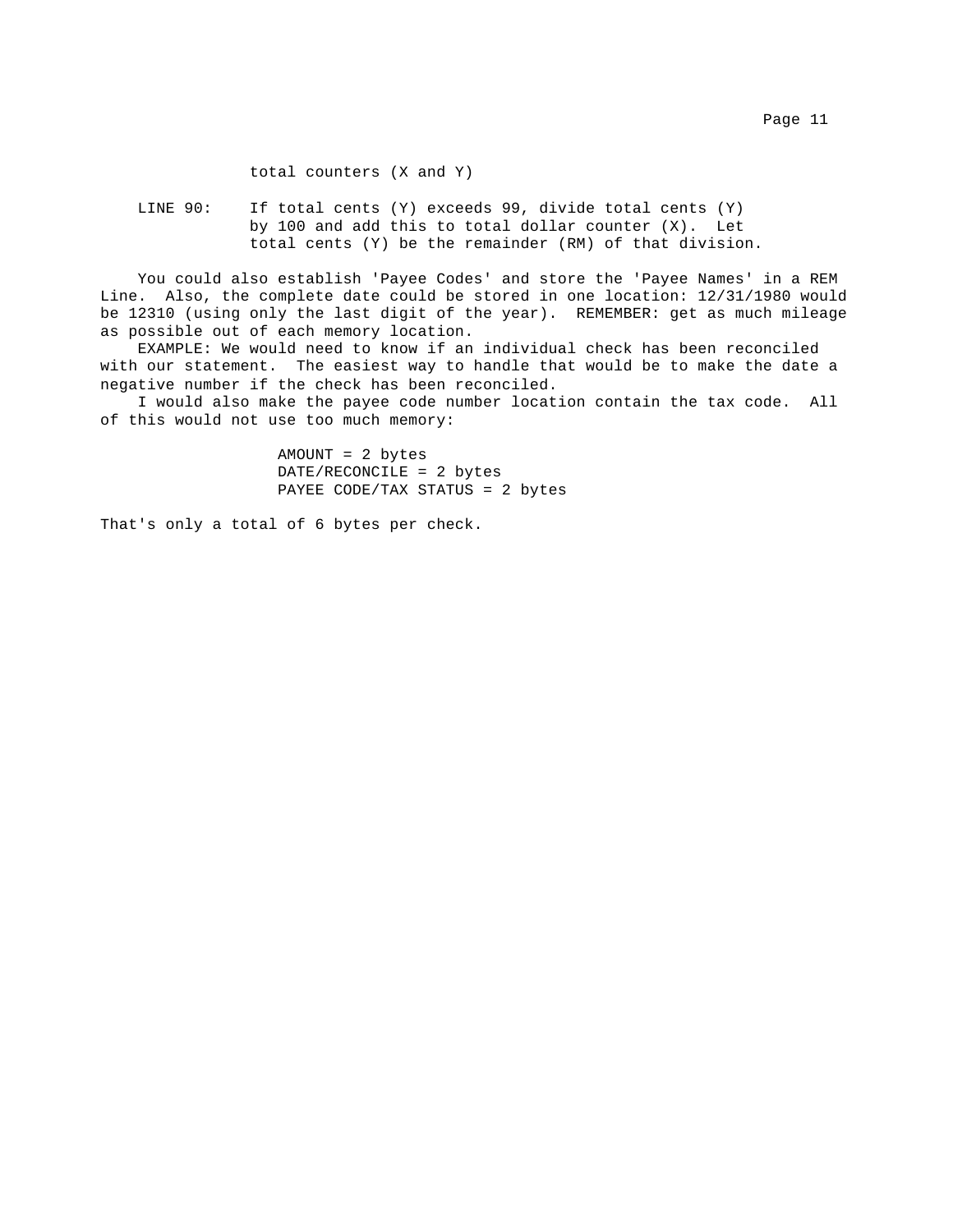MACHINE LANGUAGE ----------------

 This manual is not intended as a course in Z80 Machine Language or Assembly Language. To write a decent machine language course would occupy the better part of a year, and subsequently because of its limited appeal to the average Bally user be priced totally beyond the value of the information contained.

 There are numerous excellent paperback books written on that subject. Cursor does recommend the following books which may be purchased locally at a computer store.

> Z-80 and 8080 Assembly Language Programming by Kathe Spracklen, published by Hayden (ISBN 0-8104-5167-0); Library of Congress Catalog Card Number 79-65355 for approximately \$8.95.

 Z80 Instruction Book by Nat Wadsworth, published by SCELBI Publications for approximately \$4.95.

 We strongly suggest you purchase both of these books! If they are not available locally, contact: OPAMP/TECHNICAL, 1033 North Sycamore Ave., Hollywood, CA 90038. Telephone: (213)464-4322 for mail order service.

 The purpose of this portion of the manual is too acquaint you with the methods required by the Bally for you to utilize your own machine language routines. To utilize user-supplied routines you must adhere to several rigid rules, the most important of which is:

 A MACHINE LANGUAGE PROGRAM THAT IS USED IN CONJUNCTION WITH THE BALLY BASIC CARTRIDGE MUST BE STORED IN A LOCATION THAT WILL NOT INTERFERE WITH THE BASIC TEXT! If we were to store a machine language program in the text area (-24576 thru -22777), the BASIC Language would attempt to interpret our machine code as BASIC, thereby driving you crazy with "What and How" messages. Therefore, you must find locations that will not interfere.

 The easiest to use are the "Tape Input Buffer" (20002 - 20049) and the "Line Input Buffer" (20180 - 20283). There is also an 18 byte area (20144 - 20161) that can be utilized as long as you are not using the OnBoard Calculator routine  $(S)$ .

 Slightly more difficult to use would be the "Screen Memory Area" (16384 - 20479). The problem with this area is that graphics and text concurrently occupy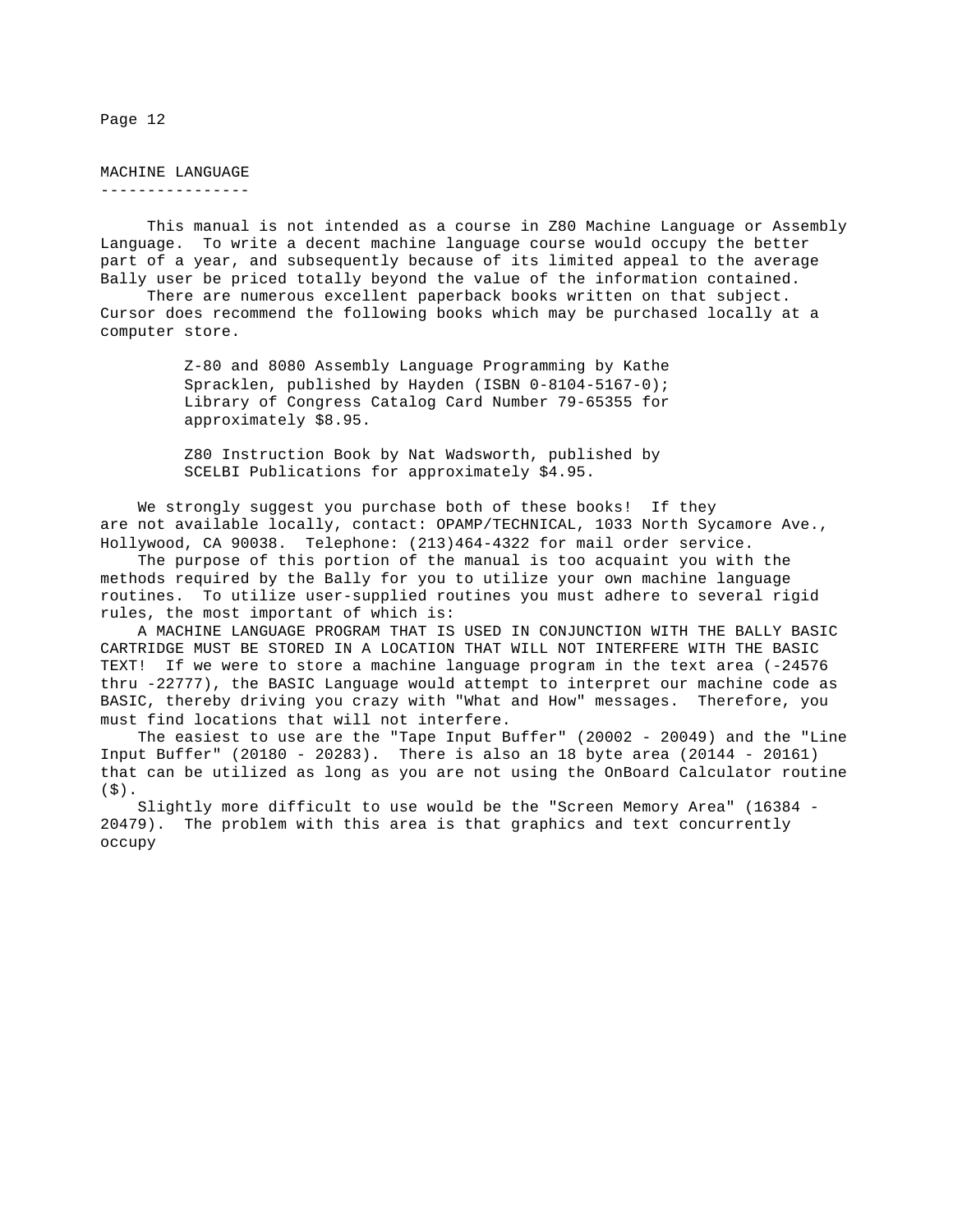the locations. Remember the "CRITTER" program in the October 1980 issue of Cursor? When you ran that program you had an area at the bottom of the screen that was twinkling. That was where the Machine language program was stored (19584 thru 19880). This works great, but you cannot put any graphics or text in the same area. That is why you had to keep the Cursor from scrolling down to that location. If you were to scroll down there, it would destroy the machine language.

 If you check most of the machine language programs we have printed, you will see that we stored them in the Line Input Buffer (20180 thru 20283): February 1980 issue of CURSOR page 10, Line 1010 "M=20180"; March 1980 issue page 22, Line 50 "M=20180"; October 1980 issue page 71, Line 20 "A=20180". In each case the starting location is 20180.

 When doing Machine Language programming, we cannot stress enough the importance of a "TI PROGRAMMER CALCULATOR." It isn't cheap (\$59.00) but it will save hundreds of hours of work. Most of the time spent in programming is changing from Binary to Hexadecimal and Decimal and back again. By purchasing this calculator, which is designed exclusively for machine language programmers, you eliminate all that work.

 The binary form of number representation is the basis of computer operations. It requires the use of only two digits: 0 and 1. These two digits are represented by voltages in the computer, a low voltage (0) and a high voltage (1). The following is a representation of the numbers 0 through 5 written in binary form: 0=0, 1=1, 10=2, 11=3, 100=4, 101=5. Notice how rapidly the numbers get very long. Let's tackle some larger numbers.

 In the Decimal System (base 10) each digit represents a power of 10. For example:

|  |  |  |  | $423 = 4 \times 100$ or $4 \times 10^2$ |
|--|--|--|--|-----------------------------------------|
|  |  |  |  | $+ 2 \times 10$ or $2 \times 10^2$      |
|  |  |  |  | $+ 3 \times 1$ or $3 \times 10^{0}$     |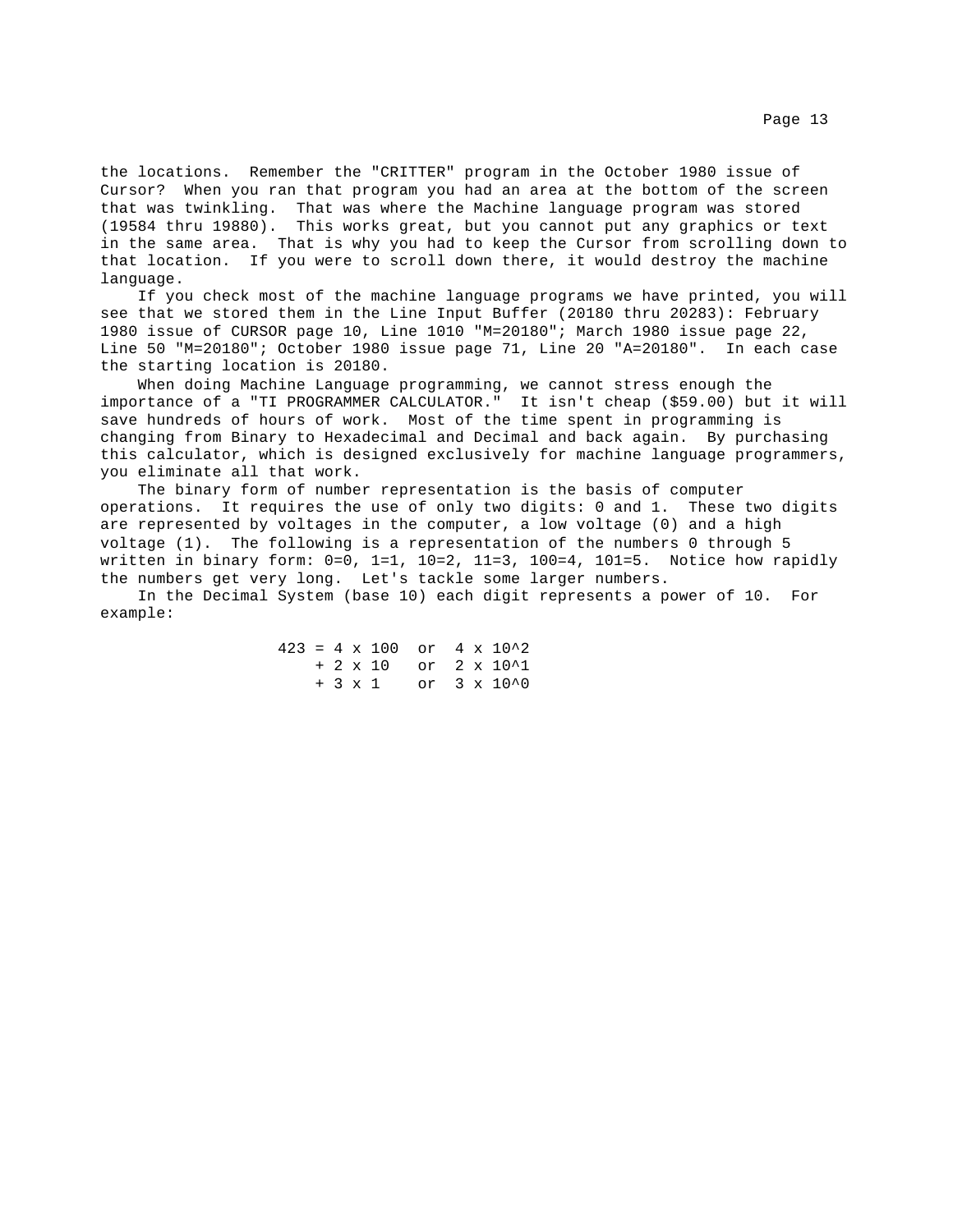Any number raised to the 0 power equals 1, i.e., 20=1, or 160=1, etc. In the Binary System (base 2), each digit represents a power of 2. For example:

|             | $1101 = 1 \times 2^3$ or $1 \times 8$ |                |
|-------------|---------------------------------------|----------------|
|             | $+ 1 \times 2^2$ or $1 \times 4$      |                |
|             | $+ 0 \times 2^1$ or $0 \times 2$      |                |
|             | $+ 1 \times 2^0$ or $1 \times 1$      |                |
|             |                                       |                |
| BINARY 1101 |                                       | $=$ 13 DECIMAL |

 So, 1101 in binary is the equivalent of 13 in decimal. Conversion between the two number systems can be done using these rules, but for our purposes, we would normally convert binary to hexadecimal.

| DECIMAL        | BINARY       | HEXADECIMAL    |
|----------------|--------------|----------------|
| $\Omega$       | 0            | 0              |
| $\mathbf{1}$   | $\mathbf{1}$ | 1              |
| 2              | 10           | 2              |
| 3              | 11           | 3              |
| $\overline{4}$ | 100          | $\overline{4}$ |
| 5              | 101          | 5              |
| 6              | 110          | 6              |
| 7              | 111          | 7              |
| 8              | 1000         | 8              |
| 9              | 1001         | 9              |
| 10             | 1010         | Α              |
| 11             | 1011         | B              |
| 12             | 1100         | C              |
| 13             | 1101         | D              |
| 14             | 1110         | Ε              |
| 15             | 1111         | $\mathbf F$    |
| 16             | 10000        | 10             |

SMALL NUMBER CONVERSION TABLE

 In the hexadecimal (base 16) number system, there are 16 different digits. The digits 0 through 9 are borrowed from the decimal system and letters of the alphabet fill in the other six. In the hexadecimal system, each digit represents a power of 16. For example: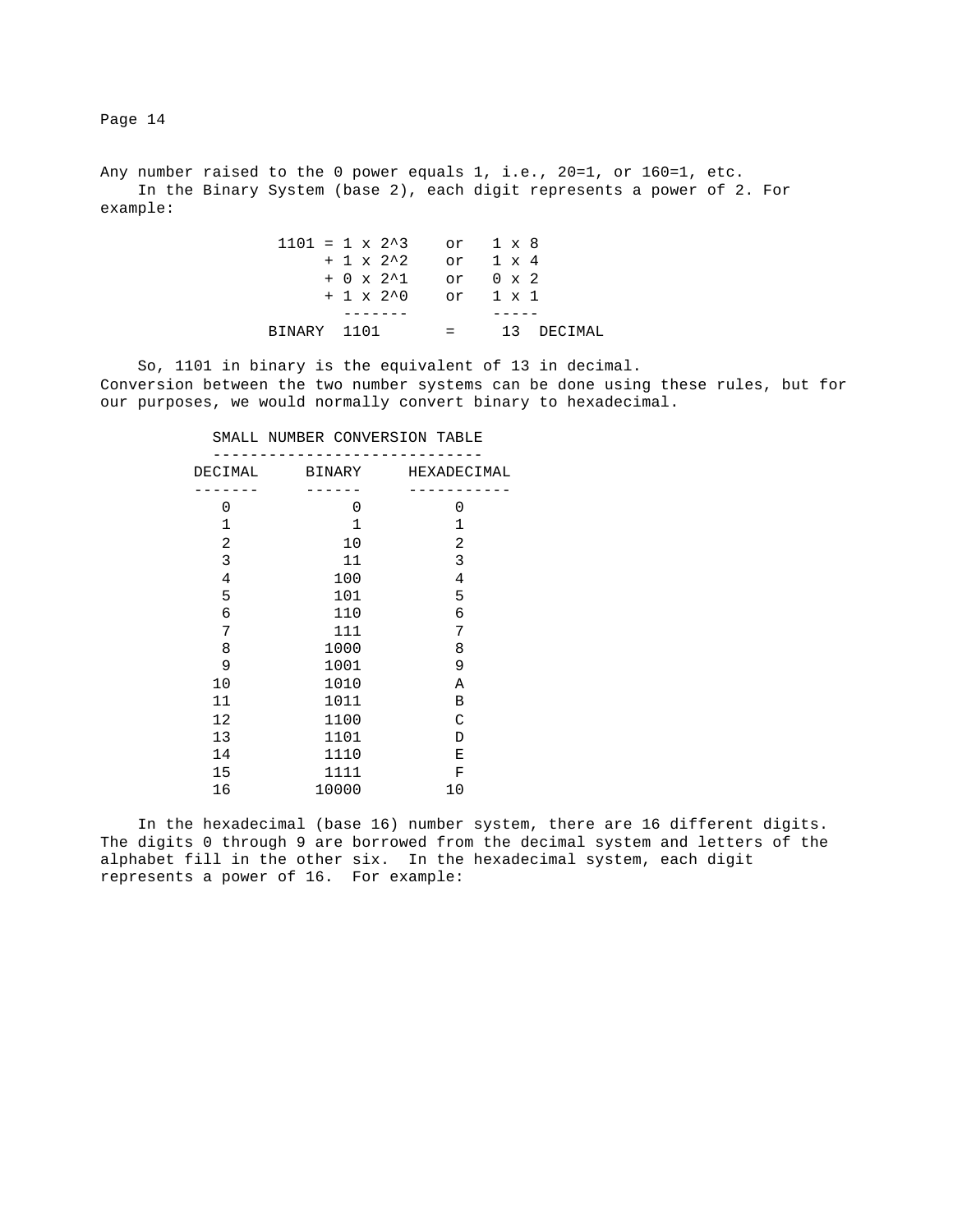|                    |     | $1B3 = 1 \times 16^2$ or $1 \times 256$ |                      |             |
|--------------------|-----|-----------------------------------------|----------------------|-------------|
|                    |     | + B x 16^1 or 11 x 16                   |                      |             |
|                    |     | + 3 x 16^0 or 3 x 1                     |                      |             |
|                    |     |                                         |                      |             |
| HEX                | 1B3 |                                         | and the state of the | 435 DECIMAL |
|                    |     | POWERS OF 16 CHART                      |                      |             |
| $16^{\circ}0 = 1$  |     |                                         |                      |             |
| $16^{\circ}1 = 16$ |     |                                         |                      |             |
| $16^2 = 256$       |     |                                         |                      |             |
| $16^3 = 4,096$     |     |                                         |                      |             |
|                    |     | $16^4 = 65,536$                         |                      |             |

 Lets convert 2AF3 to decimal. 2AF3 is composed of four numbers, so we count down four places on the Powers of 16 Chart for our first number:

|              | $2 \times 163 = 2 \times 4096$ or 8192 |               |
|--------------|----------------------------------------|---------------|
|              | $+ A x 162 = 10 x 256$ or 2560         |               |
|              | $+ F$ x 161 = 15 x 16 or 240           |               |
|              | $+3 \times 160 = 3 \times 1$ or 3      |               |
|              |                                        |               |
| $2AF3 HEX =$ |                                        | 10995 DECIMAL |

 If our hexadecimal number had been 2AF we would count down three places on the powers of 16 chart for our first number:

| $2 \times 162 = 2 \times 256$ or 512 |  |  |             |
|--------------------------------------|--|--|-------------|
| $+ A x 161 = 10 x 16$ or 160         |  |  |             |
| $+ F \times 160 = 15 \times 1$ or 15 |  |  |             |
|                                      |  |  |             |
| $2AF HFX =$                          |  |  | 687 DECIMAL |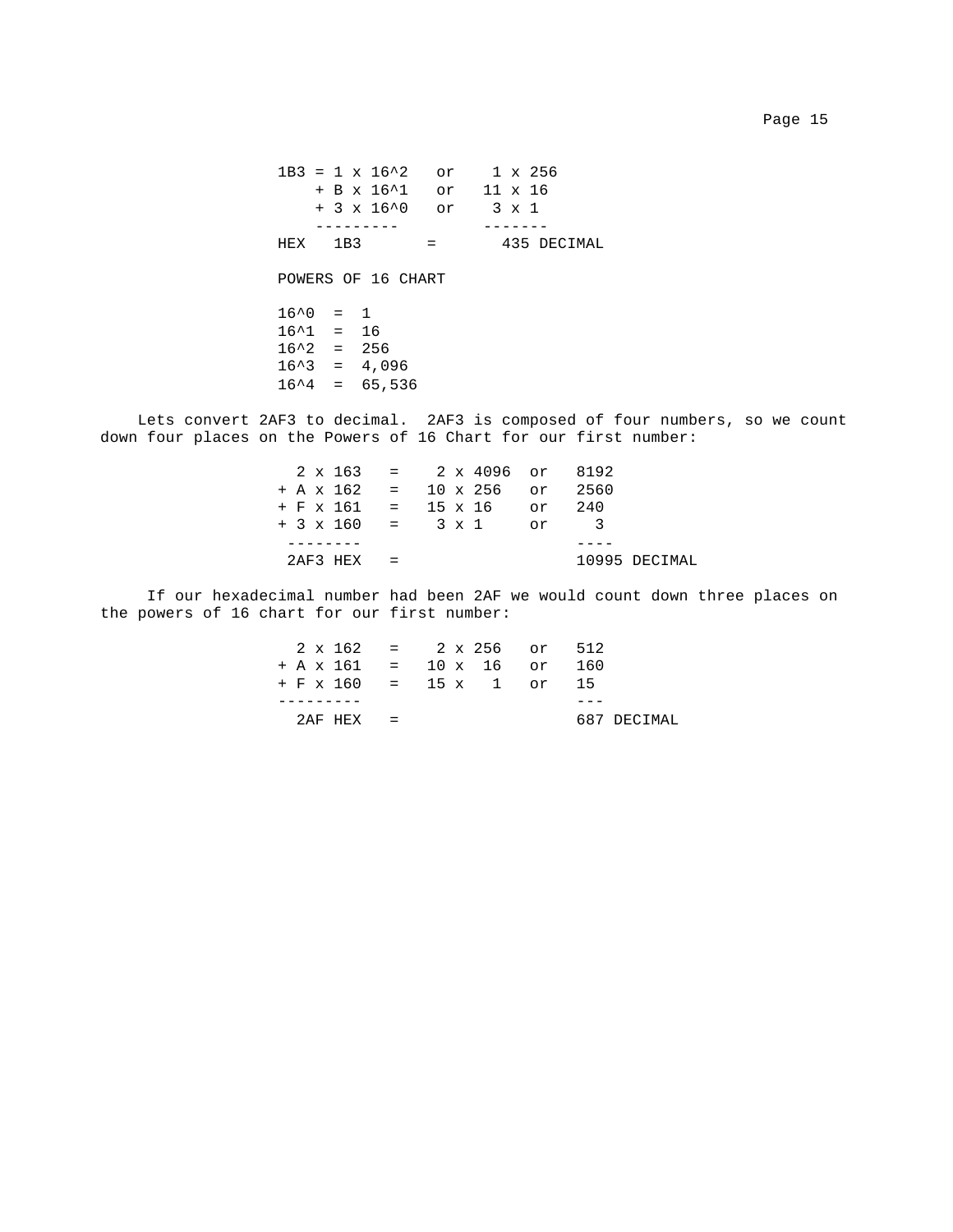To convert decimal to hexadecimal, we divide the decimal number by the largest power of 16 equivalent that will fit. Example: lets convert 10995 to Hex

 2 ------ 4096/10,995 8,192 ----- 2,803 remainder

Our first Hex number is "2". Now divide the remainder by the next lower power of 16 equivalent:

 10 ---- 256/2803 256 ---- 243 remainder

Our second Hex number is "A". Looking back on our conversion chart we find 10 = A. Now we divide the remainder by the next lower power of 16 equivalent.

<u>15</u> --- 16/243 16 -- <u>83</u>  $- 80$  -- 3 remainder

Our third Hex number is "F". Looking back on our conversion chart we find 15 = F. Now, our final remainder becomes our fourth Hex number "3".

10995 DECIMAL = 2AF3 Hexadecimal

 All of this has a tendency to overwhelm the beginner, but the concepts are easily grasped if you'll stick with it, the rewards are tremendous!

 There is one additional stickler. Our BASIC cannot handle any decimal number larger than 32,767. But it can handle the same number in negative form. In other words, it can handle the decimal range of -32767 through 32767 which gives us the full range of 65,536. If you are going to use a hex number larger than 7FFF it will, when converted to decimal, be larger than 32767. We must therefore convert that number to a negative number that will be accepted by our computer. The easiest way to do that is with the following program: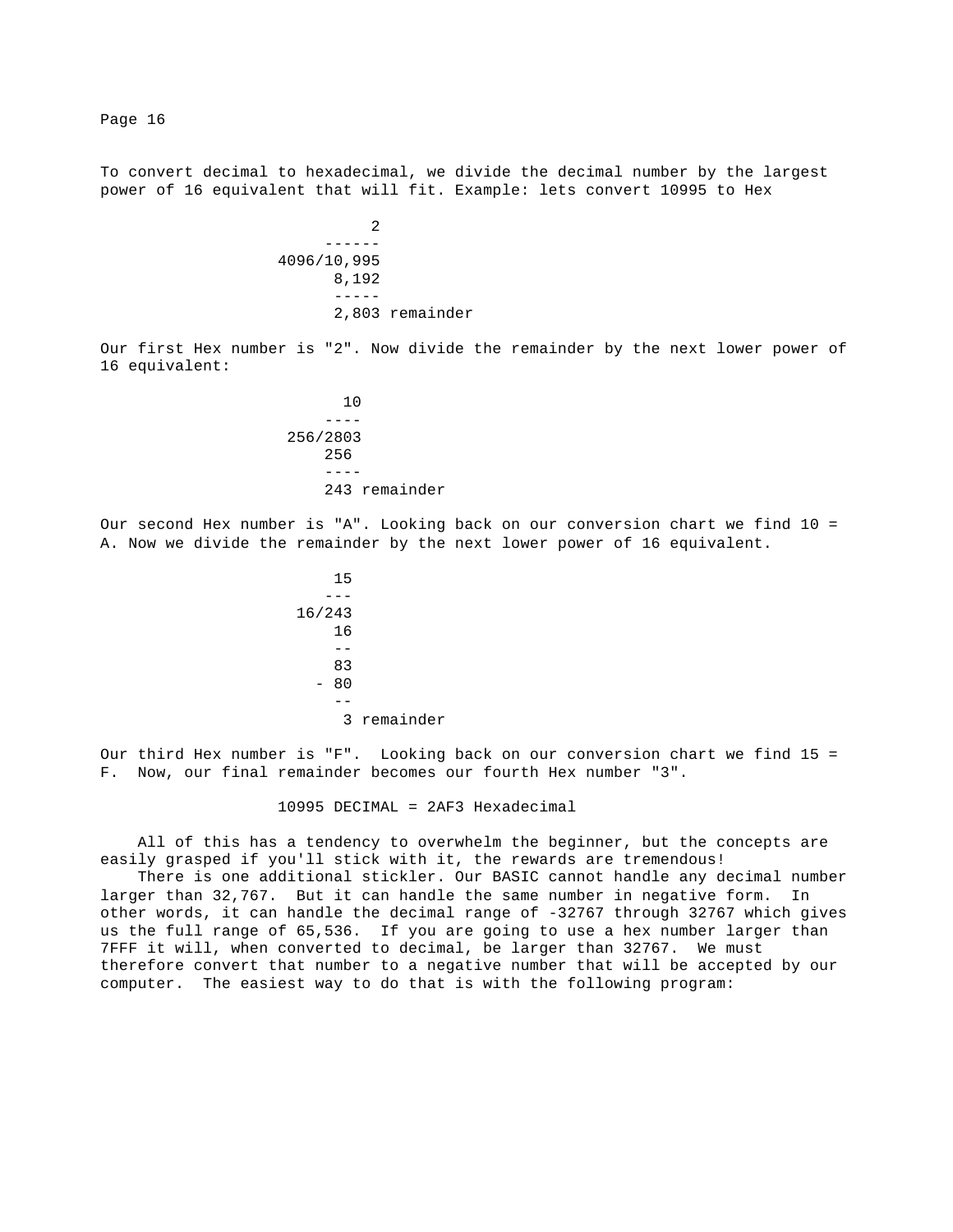HEX TO DECIMAL CONVERTER - Note: Remember to reverse hex pair order prior to input. 9 PRINT "HEX # ?", 10 FOR A=1TO 4  $20 \t@(A)=KP$ 30 IF  $\mathcal{Q}(A) > 47$ IF  $\mathcal{Q}(A) < 58$ TV= $\mathcal{Q}(A)$ ;  $\mathcal{Q}(A) = \mathcal{Q}(A) - 48$ ; NEXT A 35 IF  $@(A) > 64$ IF  $@(A) < 7$ lTV= $@(A)$ ;  $@(A) = @(A) - 55$ ; NEXT A 37 IF @(l)<16GOTO 60 40 GOTO 20 60 B=4096; T=0;FOR A=1TO 4 65 IF A=1IF @(A)>7GOSUB 100;NEXT A 70 IF A=1IF @(A)<8@(l)=@(l)xB;T=T+@(l);NEXT A 75  $B=B/I6$ ;  $@(A)=@(A)xB$ ; T=T+ $@(A)$  80 NEXT A;GOTO 150 l00 T=-32767;IF @(A)=8RETURN 110 T=T+((@(A)-8)x4096)-l;RETURN 150 PRINT ;PRINT #1,"DEC. EQUIV=",T 160 GOTO 9

Why On-Board ROM Sub-routines?

 We can fairly simply write small machine language programs that will do anything you want but, like any type of program, they take up memory space. We are very fortunate that a manual exists explaining machine language routines that are built into our unit already. These routines, when properly utilized, require us merely to call them. Example: Page 6, Bally on-Board ROM Subroutines, Subroutine #48:

48 026A E,D,C,B,L,H SCROLL Block moves. Moves C bytes from (HL+DE) to (HL). Increments HL by DE and repeats B times.

 Lets look at the first line: '48' is the sub-routine number. '026A' is the hexadecimal address of this subroutine (618 decimal). 'E,D,C,B,L,H', are the Z80 registers that must be utilized and the order in which they must be loaded. Looking at this again we will be using registers DE, C, B, HL.

Whenever we use a machine language routine, we must use a "CALL" to tell the computer where to go and also to notify it that the information will not be in BASIC. Sometimes, when using a CALL, the computer can't find its way back,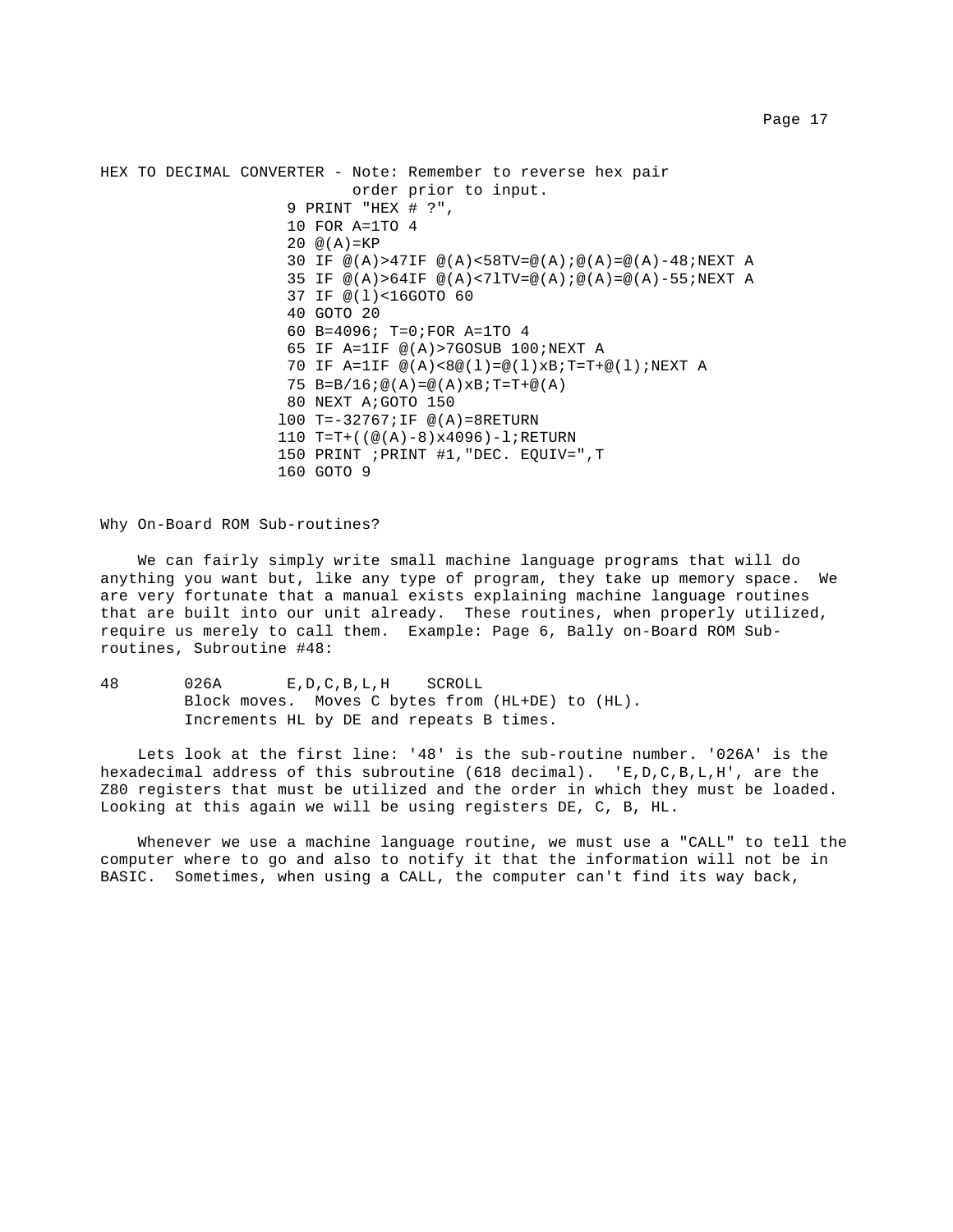and your keyboard will lock up and do funny things. For this reason, it is usually wise to "SAVE THE BASIC POINTER" as the very first thing, and "RETURN TO BASIC" as the last.

 Let's put together a machine language program using the scroll Subroutine #48. First we will write the program in machine language (OP Code).

| OP CODE | ASSEMBLY LANGUAGE | COMMENTS                           |
|---------|-------------------|------------------------------------|
| D5      | PUSHD             | Save Basic Pointer                 |
| FF      | RST 56            | On Board Subroutine Notification   |
| 31      |                   | Subroutine 48 + 1 Converted to Hex |

 Lets look again at the subroutine: it is saying that HL must be loaded with the screen address of the first line we want to scroll. Please refer to the DMA GRAPHICS article on page 25 of the April/May issue for an explanation of screen address locations. I selected 18424 as the location I wanted.

 Our subroutine says it increments HL by DE. That means the increment is to be stored in DE. Well, we want to scroll in one line increments, and referring back to the April/May article we know that one full line on our TV is 40 bytes. Therefore, we know that we want 18424 in HL and 40 in DE.

 Looking back at our subroutine it says "Moves C bytes from (HL + DE) to HL". Therefore, 'C' would have to contain the number of bytes on a line you want to move. Let's move half a line. Half of 40 is 20. Therefore 'C' must contain 20.

 Now for the last leg. Refer back to the subroutine: "Repeat B times". Therefore, 'B' would be the total number of lines we want to move upward. In this case let's move 20 lines.

OK! HL =  $18424$ ; DE =  $40$ ; C =  $20$ ; B =  $20$ . Now we have to convert these decimal values to hexadecimal:

HL = 47F8; DE = 28; C = 14; B = 14

Several more items of necessary information before we proceed.

 HL and DE are register pairs. A "register pair" is a combination of two registers. HL = H and L; DE = D and L. The purpose is to allow larger number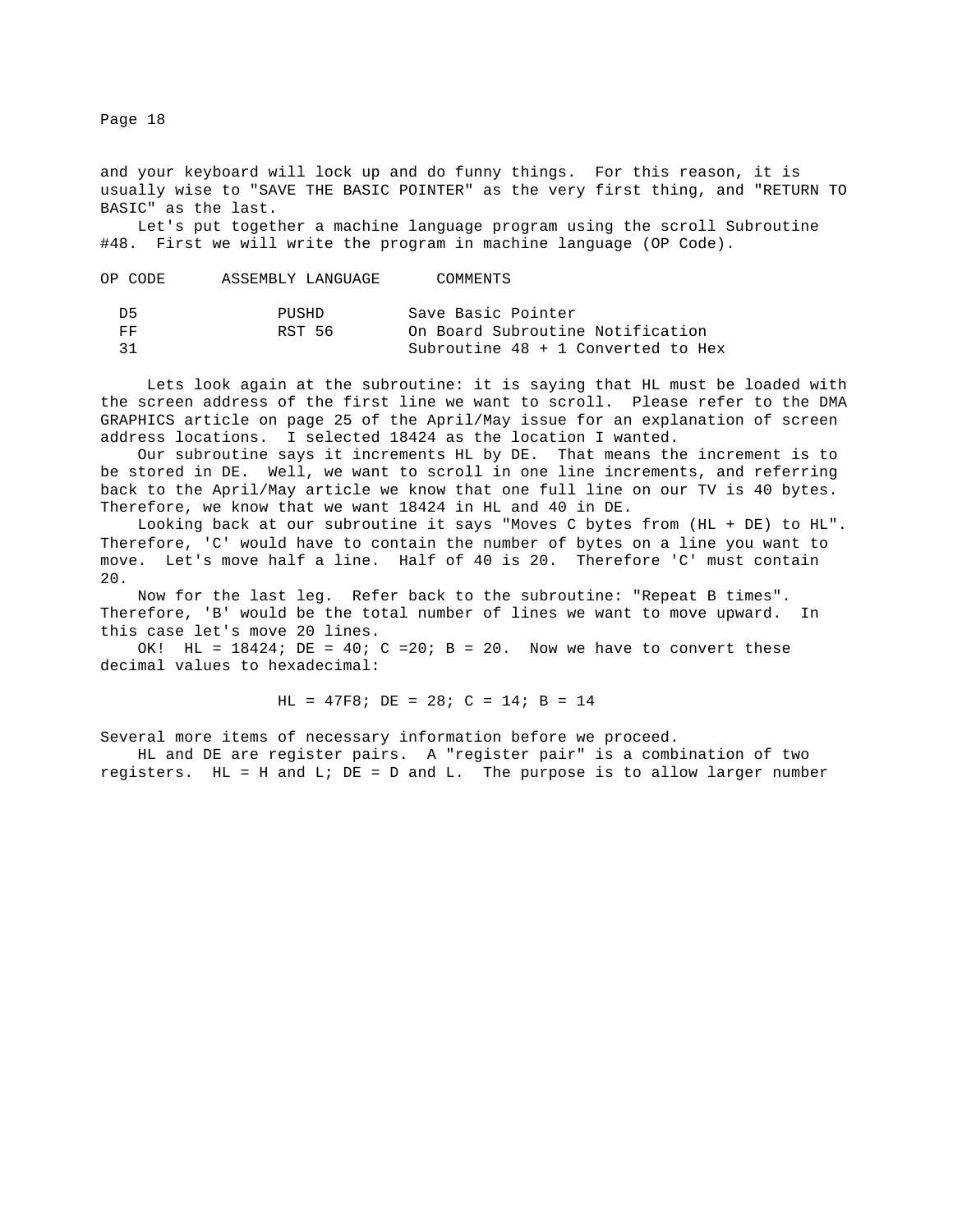handling capability. Referring back to the subroutine, it gave us the register load order (sequence): E,D,C,B,L,H

 This means we must split apart DE and HL. Lets load DE first. Remember, DE=28. Each single register can handle a maximum of 2 hex numbers. In the case of DE it already is two numbers so let's proceed with 00. DE=0028. Therefore, E=28, D=00. Getting back to our program.

 D5 Save Basic Pointer FF Call Subroutine number 31 48 28 E Register 00 D Register 14 C Register 14 B Register

 Next comes HL. The subroutine tells us to load HL backwards as we loaded DE, so, HL=47F8 becomes F8 47.

 F8 L Register 47 H Register Dl POP DE; Put Basic Pointer Back C9 Return; Go Back to Basic

 Next, we must convert these Hex pairs to Hex bytes (4 at a time) and then convert Hex bytes to Decimal by using the Hex to Decimal Converter program. To get Hex bytes we must first reverse their order:

| HEX PAIRS      | HEX BYTES | DECIMAL  |
|----------------|-----------|----------|
|                |           |          |
| DF             | FFD5      | $-43$    |
| FF             |           |          |
| 31             | 2831      | 10289    |
| 28             |           |          |
| 0 <sub>0</sub> | 1400      | 5120     |
| 14             |           |          |
| 14             | F814      | $-2028$  |
| F8             |           |          |
| 47             | D147      | $-11961$ |
| D1             |           |          |
| C <sub>9</sub> | 00C9      | 201      |
| 0 <sub>0</sub> |           |          |
|                |           |          |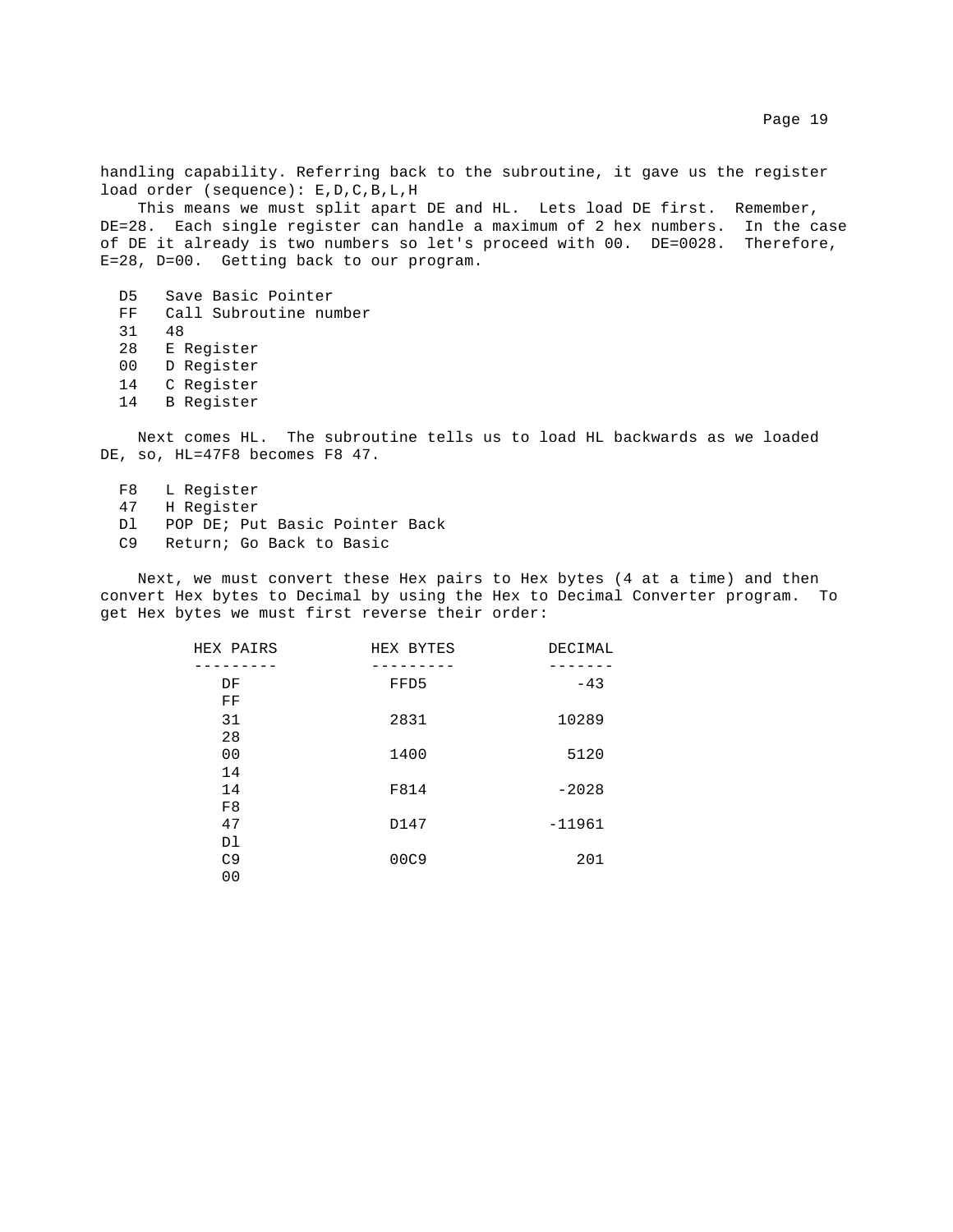Notice the "00" in the last line. We had to add zeroes so it would fill in the space. 00 in assembly language is known as "NOP", which means 'No Op' (No Operation); in other words-- nothing.

 We converted the Hex to Decimal because our computer can't understand the Hex Code. Ah, someday...

 In previous pages we discussed the locations we can store a machine language program. Now, we will discuss how to get it in there.

 We will store our program in the Line Input Buffer starting at 20l80. Look at our complete program now:

> 1010 M=20l80;B=M;C=l090 1020 L=-43;GOSUB C l030 L=10289;GOSUB C l040 L=5120;GOSUB C 1050 L=-2028;GOSUB C 1060 L=-11961;GOSUB C 1070 L=-201;GCSUB C 1080 FOR A=ltol4;CALL B;NEXT A;STOP 1090 %(M)=L;M=M+2;RETURN

 Lets run through this program the same way the computer will: Nothing happens until we get to l020, we GOSUB C, which is Line l090. 1090 says: Poke Location M with the Value of L, then increment M, by 2 and return. This goes on through line #1070 thusly:

> $*(20180) = -43$  %(20182)=10289 %(20184)=5120 %(20186)=-2028 %(20188)=-11961 %(20190)=-201

 Then we go to Line l080. In this case, we want to CALL this Subroutine 14 times and then STOP. Notice we are using the Variable B, which gives the beginning location of OUR Subroutine. 'M' wouldn't help us at all because we were incrementing 'M'.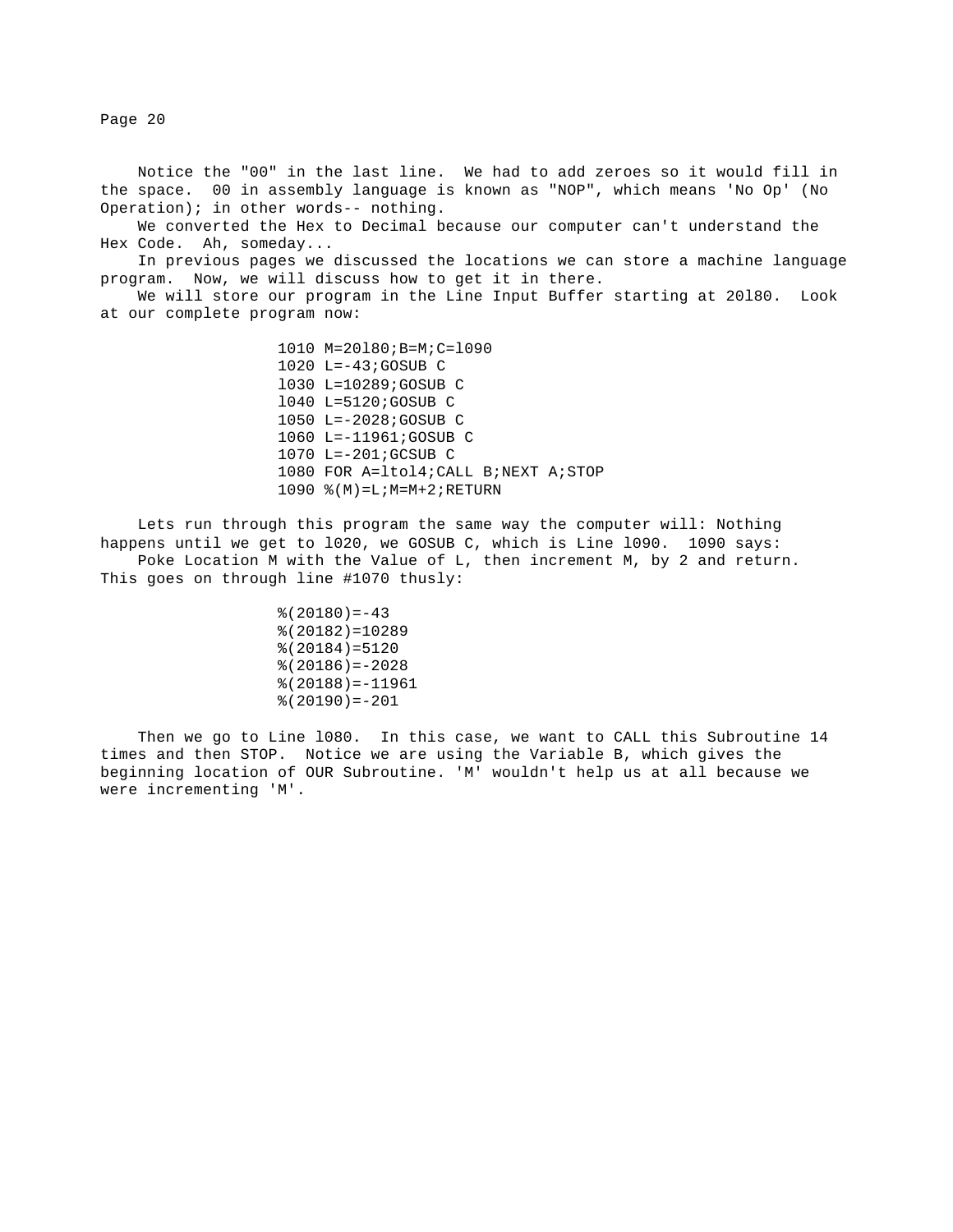#### INTERRUPT HANDLING

------------------

 This is a somewhat more complex area to handle. If you are a total beginner, this section may appear to be gobbledy-gook. However, if you buy the books we have recommended and do the exercises in our issues and manuals, you will come to an understanding. Computer Programming is like any other endeavor, YOU MUST LEARN TO WALK BEFORE YOU RUN.

OUTPUT PORT D (HEX) (13 DECIMAL) INTERRUPT FEEDRACK: ----------------------------------------------------

 This Port works with the IM2 instructions to place on the data bus at each interrupt, the data that is sent out to this port.

 In most Z80 applications IM2 is used to determine where to go for a device interrupt. The Bally uses it to generate a location to go to at each screen interrupt. \_\_\_

 When the Z80 receives an INT from the Address Chip, it looks to the 'I' register for the high order byte (or page) and to the data bus for the low order byte, of the address for the interrupt vector. This interrupt vector points to the interrupt processing routine. Only the upper 4 bits are used in responding to a Light Pen interrupt.

 EXAMPLE IM2 INTERRUPT. This example is what the BASIC really does. BASIC's interrupt routine is at 20B0 (hex).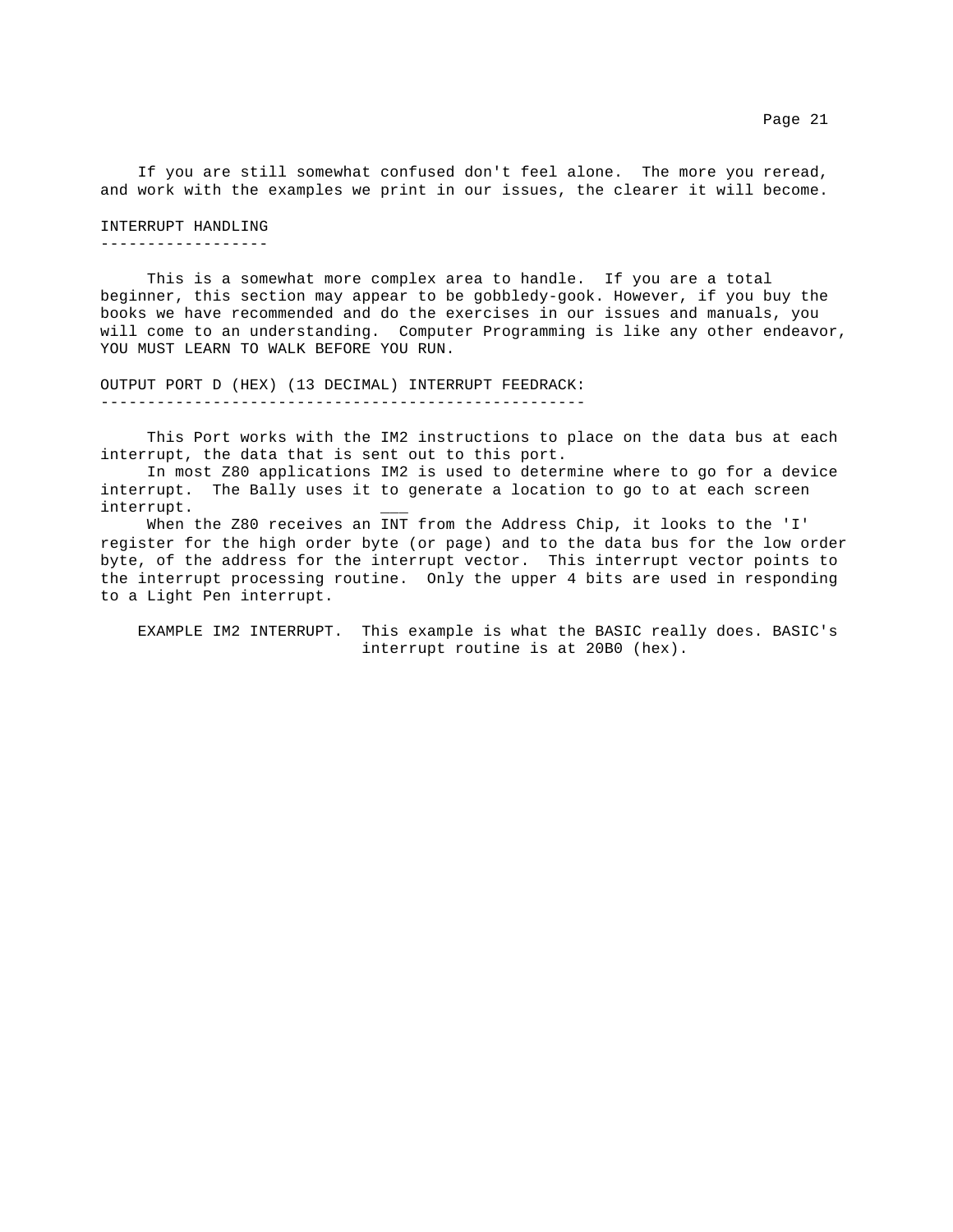Diagram of IM 2 INTERRUPT

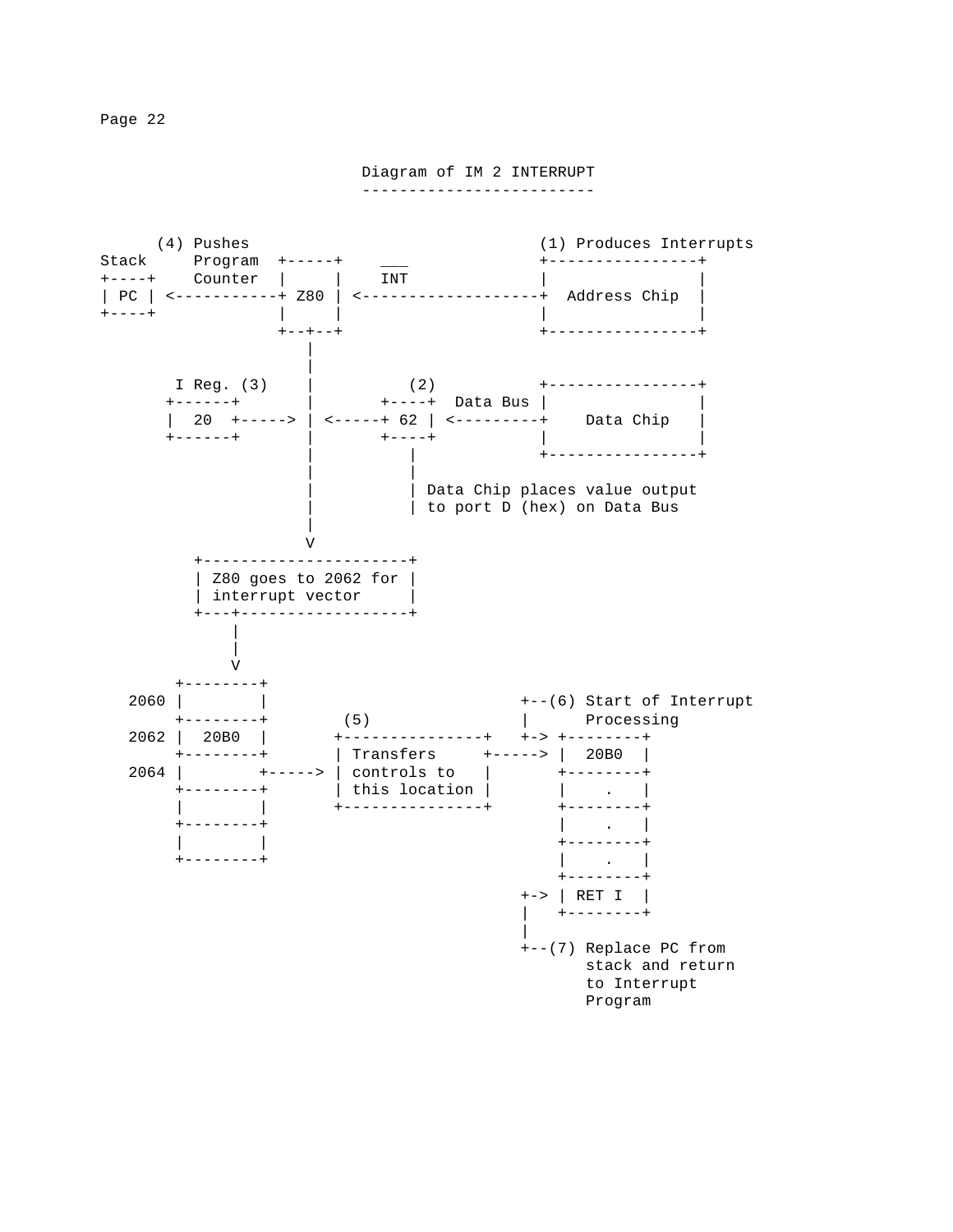OUTPUT PORT E (HEX) (14 DECIMAL) INTERRUPT MODE: ------------------------------------------------

 The value output to this part determines what type of interrupt is to occur. There are two types of interrupts: Screen Interrupts and Light Pen Interrupts.

 The Screen Interrupt is used to synchronize the software with the video display. The Screen Interrupt is the INT Signal sent to the Z80. The Screen Interrupt occurs when the video system completes scanning the line in the interrupt line register (output port F (HEX)). This interrupt can be used for timing since each line is scanned 60 times a second.

 By writing your own interrupt routines and using the 'I' register and output port D (HEX) to point to it you can put up to 256 different colors on the screen by changing the color registers each interrupt.

 The Light Pen Interrupt occurs when the Light Pen Interrupt mode is set and the light pen is triggered and the video scan crosses the point on the screen where the light pen is.

 There are two modes for both the Screen Interrupt and Light Pen. In mode '0' the custom chips will continue to try to interrupt the Z80 until it finally acknowledges the interrupt. In Mode '1' the custom chips give up if the Z80 does not acknowledge it by the next instruction. Both interrupts can occur if both are set, but the screen interrupt has priority.

> INTERRUPT CONTROL BITS ----------------------

PORT E (Hex) bits Bit 6 - Light Pen Mode (0 or 1) 7 6 5 4 3 2 1 0 Bit 1 - Light Pen Interrupt Enable (1 for +---+---+---+---+---+---+---+---+ enabled | | | | | | | | | Bit 2 - Screen Interrupt Mode (0 or 1) +---+---+---+---+---+---+---+---+ Bit 3 - Screen Interrupt (1 for enabled)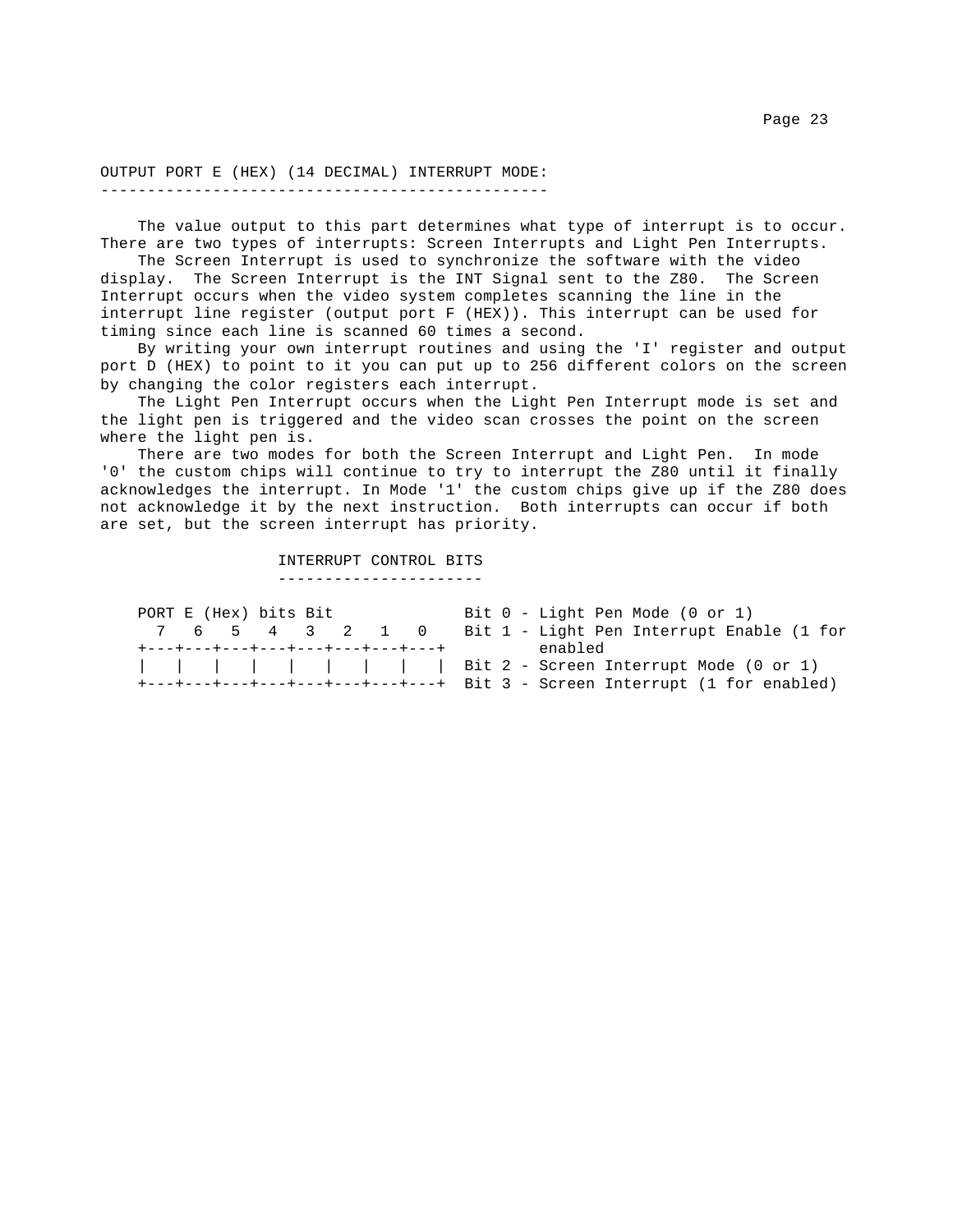You can see from this (refer to INTERRUPT CONTROL BITS chart page 23) that if you want just a Screen Interrupt in Mode 0 (must interrupt) without the Light Pen, you would just set bit 3 and the decimal value would be 8. This is why 8 is always output to Part E in the games and in BASIC!

OUTPUT PORT F (HEX) (15 DECIMAL) INTERRUPT LINE: ------------------------------------------------

 The value output to this port determines when a screen interrupt (INT to Z80) occurs. In our low resolution system only bits 1 - 7 are used with bit 0 set to zero. In low resolution there are 102 lines of 40 bytes with 16 bytes left over. Since the custom chips were designed to operate in a high resolution mode they scan 204 lines. This means that for every line of low resolution that is scanned 2 lines of high resolution were scanned. Since the reference for Port F (HEX) is for high resolution, we have to multiply the number of lines in low resolution by two for the value we output to the port. This is why bit zero is set to zero and we only use bits  $1 - 7$ .

 When the custom chips have finished scanning the number of lines output to Port F (HEX) a screen interrupt is generated. Each line is scanned 60 times a second and there are 256 lines per frame so 15,360 lines are scanned per second. If you divide output Port F (HEX) by 15,360 you will get the time in seconds between interrupts. EXAMPLE:

 \_\_\_\_\_ PORT F = 200 lines 200/15360 = .013 seconds between interrupts or 13 milliseconds.

OUTPUT PORT C (HEX) (12 DECIMAL) THE MAGIC REGISTER: ----------------------------------------------------

 When an On-Board WRITE Routine calls for a MAGIC REGISTER value, this means that it is to modify the data before placing it in memory. This is valid only if the 'write' is from 0 to 16K. What happens is, you write to a location between 0 and 16K. In our low resolution system this only works from 0 to 4K since we only have 4K of memory.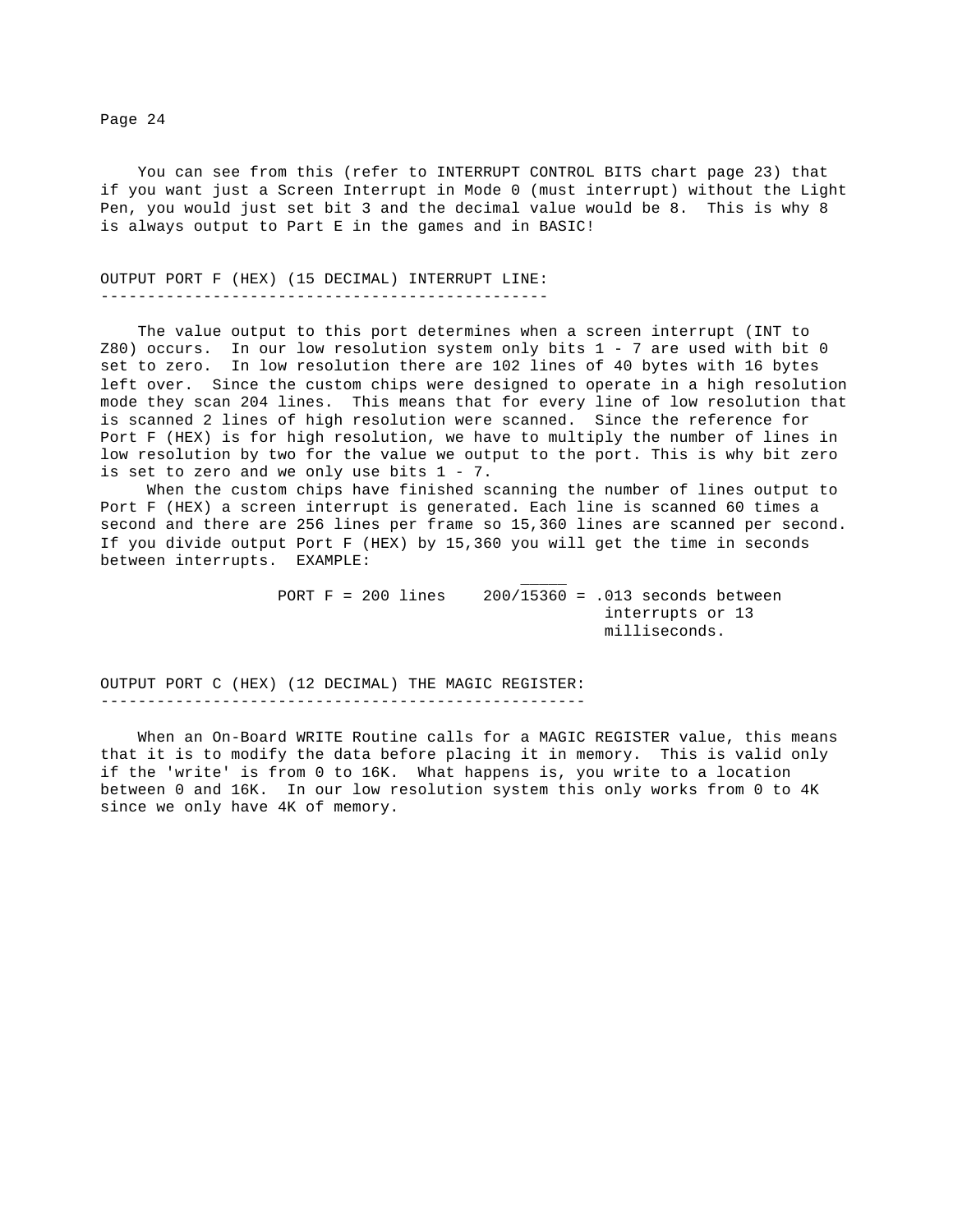# FUNCTIONS SET BY MAGIC REGISTER SETS

------------------------------------

 Bit 0 - LSB of shift amount 7 6 5 4 3 2 1 0 Bit 1 - MSB of shift amount +---+---+---+---+---+---+---+---+ Bit 2 - Rotate | | | | | | | | | Bit 3 - Expand +---+---+---+---+---+---+---+---+ Bit 4 - OR Bit 5 - XOR Bit 6 - Flop

NOTE: Low resolution DOES NOT allow use of rotate.

 As many as four functions can be done at once. Order of operation is as follows:

|  | 1. Expansion                |                                |
|--|-----------------------------|--------------------------------|
|  | ** 2. Rotating and Shifting | ** NOTE: Rotate and Shift, and |
|  | 3. Flopping                 | OR and XOR, CANNOT be          |
|  | $**$ 4. OR and XOR          | set at the same time.          |

INPUT PORT 8 (HEX) (8 DECIMAL) INTERRUPT FEEDBACK REGISTER: -----------------------------------------------------------

 This is an INPUT function. By looking at this register after an OR or XOR has been performed we can determine if we have written on top of something and also where.

 A '1' in the intercept register means we have written on top of something. Bits 0 - 3 give information for all OR or XOR Writes since the last input from the intercept register resets these bits. This means every time something is written into memory using an OR or XOR a check is made to see if the Write occurred over other data, if so, Port 8 (HEX) bits 0 - 3 are reset to zero.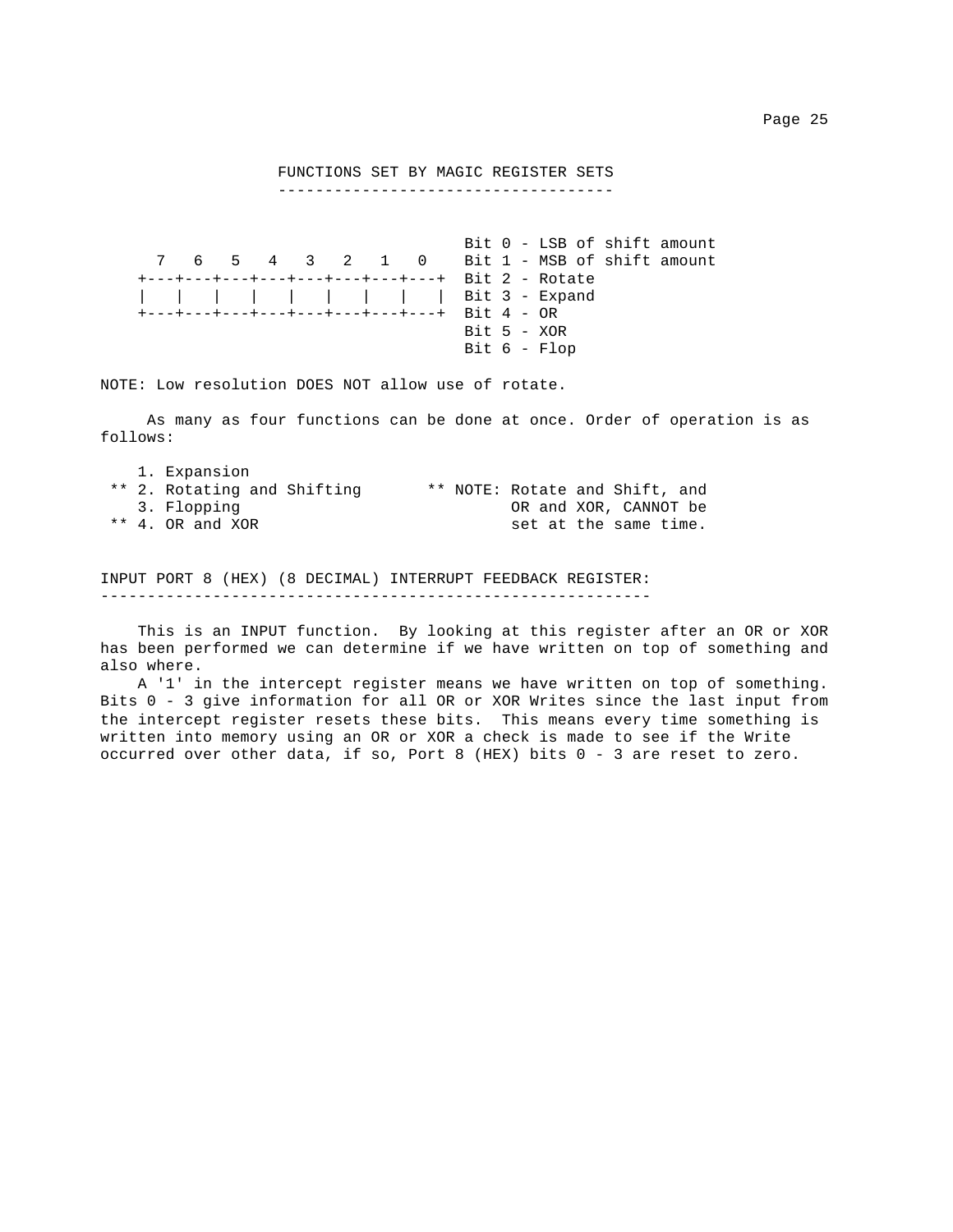INTERCEPT FEED BACK BITS ------------------------ Bit 0 - Intercepts in pixel #3 in an OR or XOR Write since last reset 7 6 5 4 3 2 1 0 Bit 1 - Same as bit 0 for #1 +---+---+---+---+---+---+---+---+ Bit 2 - Same as bit 0 for #2 | | | | | | | | | Bit 3 - Same as bit 0 for #3 +---+---+---+---+---+---+---+---+ Bit 4 - Intercept is pixel #3 in last OR or XOR Write Bit 5 - Same as Bit 4 for #2 Bit 6 - Same as Bit 4 for #3 Bit 7 - Same as Bit 4 for #4

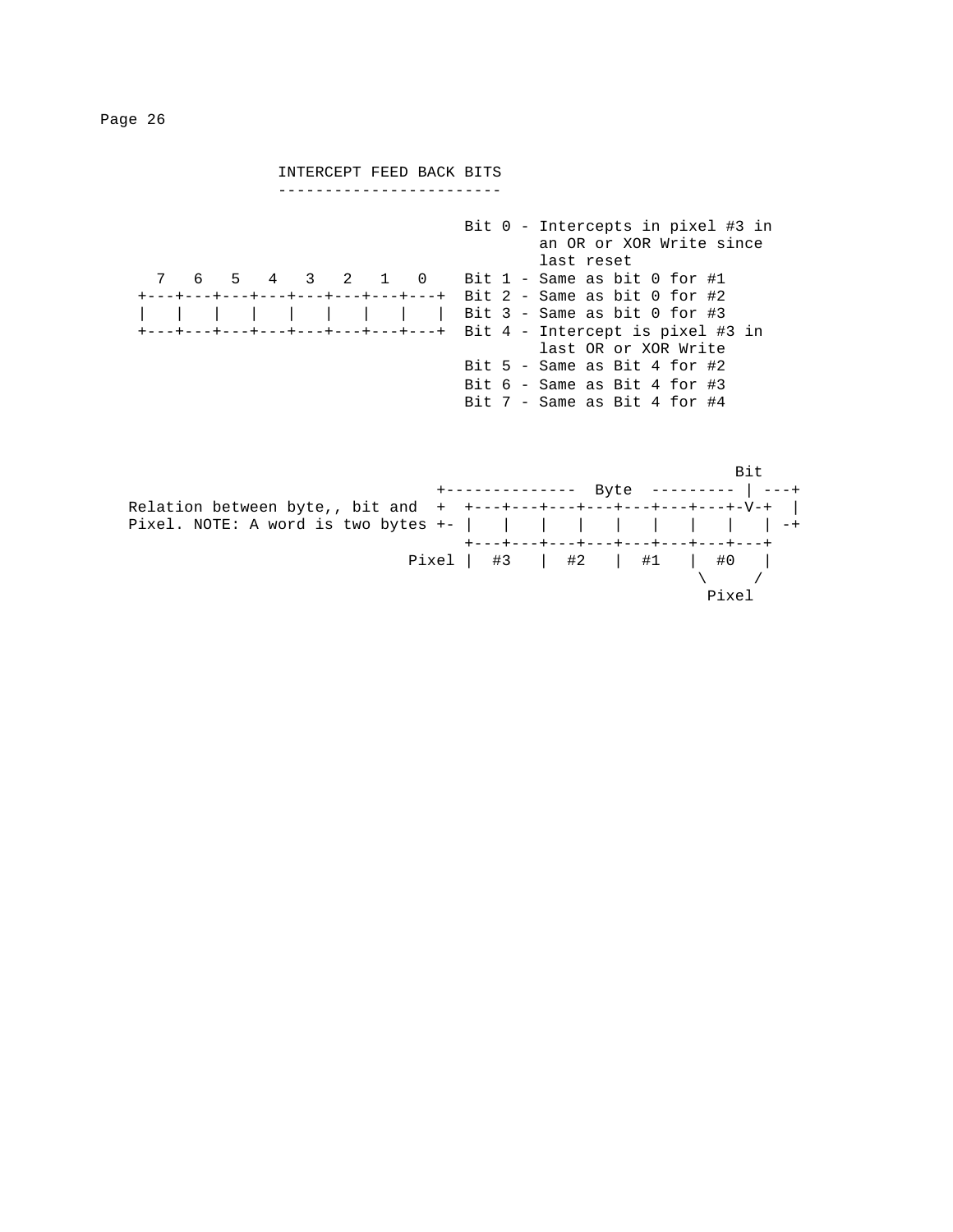On this page in the original version of the Peek 'n Poke manual there is a Machine Language listing of 'Critter' from page 66 of the October issue of the Cursor newsletter here; it's now in Appendix one. Critter is a program written for the original version of Bally BASIC. It is a small subroutine called from BASIC that moves an object around with no blinking. It uses the same routines that the cartridges use to achieve this effect.

 The original listing was typed by hand, so there were numerous errors (the program was also a bit light on comments too). I have retyped the source for Critter so that it can be assembled using the freely distributable assembler called Zmac. I had two objects in mind when I did this: one, the program listing is free of typing errors, and two I added comments so that anyone with the 'Nutting' Manual can follow the code.

ASCII Conversion Chart

| ASCII | Char         | ASCII Char |                | ASCII Char |               | ASCII Char |              | ASCII Char |              |
|-------|--------------|------------|----------------|------------|---------------|------------|--------------|------------|--------------|
| 13    | GO           | 47         |                | 64         | $^\copyright$ | 81         | Q            | 98         | x (Mult)     |
| 31    | <b>ERASE</b> | 48         | 0              | 65         | Α             | 82         | $\mathbb R$  | 99         | (Divide)     |
| 32    | SPACE        | 49         |                | 66         | B             | 83         | S            | 104        | LIST         |
| 33    |              | 50         | 2              | 67         | C             | 84         | Т            | 105        | CLEAR        |
| 34    | п            | 51         | 3              | 68         | D             | 85         | U            | 106        | <b>RUN</b>   |
| 35    | #            | 52         | $\overline{4}$ | 69         | Ε             | 86         | $\mathbf{V}$ | 107        | NEXT         |
| 36    | \$           | 53         | 5              | 70         | F             | 87         | M            | 108        | LINE         |
| 37    | ి            | 54         | 6              | 71         | G             | 88         | Χ            | 109        | ΙF           |
| 38    | &            | 55         | 7              | 72         | Η             | 89         | Υ            | 110        | <b>GOTO</b>  |
| 39    |              | 56         | 8              | 73         | I             | 90         | Ζ            | 111        | <b>GOSUB</b> |
| 40    |              | 57         | 9              | 74         | J             | 91         |              | 112        | RETURN       |
| 41    |              | 58         |                | 75         | K             | 92         |              | 113        | <b>BOX</b>   |
| 42    | $^\star$     | 59         |                | 76         | L             | 93         |              | 114        | <b>FOR</b>   |
| 43    | $+$          | 60         | $\,<\,$        | 77         | М             | 94         | Up           | 115        | INPUT        |
| 44    | $\mathbf{r}$ | 61         | $=$            | 78         | $\mathbf N$   | 95         | Left         | 116        | PRINT        |
| 45    |              | 62         | $\geq$         | 79         | $\circ$       | 96         | Down         | 117        | STEP         |
| 46    |              | 63         | ċ.             | 80         | $\, {\bf P}$  | 97         | Right        | 118        | <b>RND</b>   |
|       |              |            |                |            |               |            |              | 119        | TO           |
|       |              |            |                |            |               |            |              |            |              |

Note: ASCII 94 through 97, the characters are arrows of description

### Memory Map

|                        |                  |     | Decimal         |
|------------------------|------------------|-----|-----------------|
| On Board ROM           |                  | ი – | 8191            |
| Bally Basic ROM        | $8192 -$         |     | 12287           |
| Screen Memory Area     |                  |     | $16384 - 20479$ |
| Bally Basic Graphics/  | 16384 -          |     | 19983           |
| Program area           |                  |     |                 |
| Bally Basic Scratchpad | $20000 -$        |     | 20463           |
| Tape Input Buffer      | $20002 -$        |     | 20049           |
| Variables begin at     | 20078            |     |                 |
| Line Input Buffer      | $20180 -$        |     | 20283           |
| (104 Characters)       |                  |     |                 |
| Stack Area             |                  |     | $20284 - 20462$ |
| Text Area              | $-24576 - 22777$ |     |                 |
| Note Lookup Table      | 12046            |     |                 |

Special acknowledgement to: Mr. Brett Bilbrey for his contribution of information to this manual.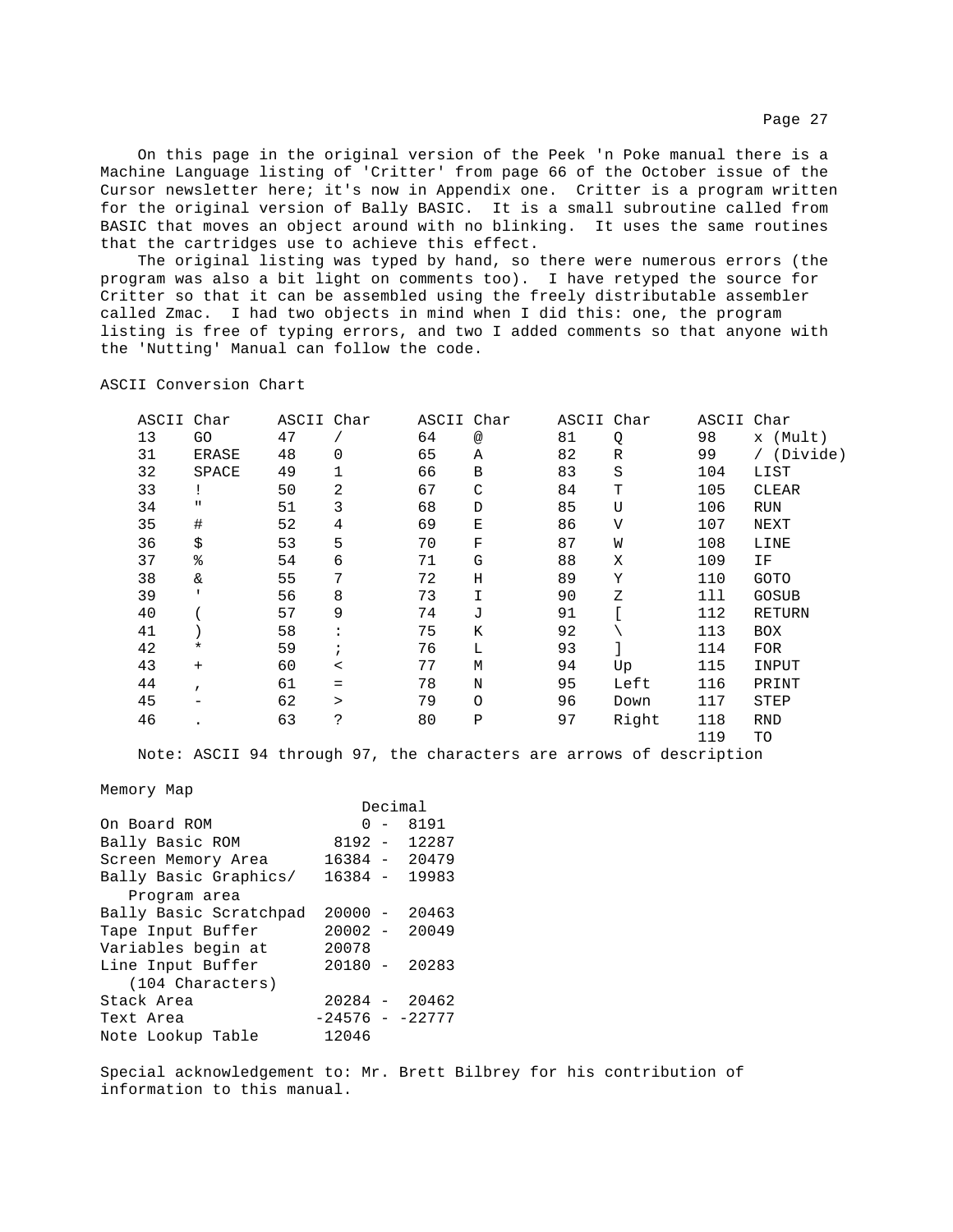Appendix A - Critter Listing ------------------------------

This is the Assembly listing for Critter. It's called CRITTERP.LST. For Copy and Paste purposes, Appendix B holds the actual source code.

1:  $\qquad \qquad ;$  Critter - For the Bally Astrocade 2:  $;$  File Name: CRITTERP.ASM 3: ; Version 1.1 - February 12, 2002 4: ; 5: ; This source is as it appears in the PEEK N' POKE 6: ; manual. It has only been changed so that it 7: ; assembles under Zmac; the Z80 code it generates is 8:  $\cdot$  ; EXACTLY the same. Note that Critter does not run 9: ; without the first version of Bally BASIC; Critter 10: ; does NOT run under Astro BASIC (it needs vector mod- 11:  $\qquad \qquad ;$  ifications).  $12:$  ; 13:  $\qquad \qquad ; \qquad \text{Complete with:}$ 14: ; zmac -i -m -o critterp.bin -x critterp.lst critterp.asm 15: 16: 0006 MCALL EQU \$06 17: 0008 MRET EQU \$08 18: 003E VECT EQU \$3E 19: 20: 4C80 ORG \$4C80 21: 4C80 F3 DI 22: 4C81 D9 EXX<br>23: 4C82 3E4C LD A,\$4C 23: 4C82 3E4C 24: 4C84 ED47 LD I,A ;Load I with page of interrupt vector 25: 4C86 3EE0 LD A,\$E0 26: 4C88 D30D OUT (\$0D), A ; Load custom chips with line of 27: 4C8A D9 EXX ; interrupt vector EXX ; interrupt vector<br>EI 28: 4C8B FB 29: 4C8C C9 RET 30: 31: 4CE0 ORG \$4CE0 32: 4CE0 E34C DW \$4CE3 ; Points to interrupt routine 33: 34: 4CE3 ORG \$4CE3 35: 4CE3 CDB020 CALL \$20B0 ; Call Bally's interrupt routine 36: 4CE6 F3 DI 37: 4CE7 ED73704C LD (\$4C70),SP ; Save SP 38: 4CEB 31704C LD SP,\$4C70 ; Move SP 39: 4CEE F5 PUSH AF 40: 4CEF C5 PUSH BC<br>41: 4CF0 D5 PUSH DE 41: 4CF0 D5 PUSH DE 42: 4CF1 E5 PUSH HL 42: 4CF1 E5 PUSH HL<br>43: 4CF2 DDE5 PUSH IX 43: 4CF2 DDE5 PUSH IX<br>44: 4CF4 FDE5 PUSH IY  $44: 4CF4 FDE5$ 45: 4CF6 DB1C 1N A, (\$1C) ; Get KN(1) value<br>46: 4CF8 323A4D 1D (\$4D3A), A ; Place in vector 46: 4CF8 323A4D LD (\$4D3A), A ; Place in vector block<br>47: 4CFB FF RST \$38 ; On-board call 47: 4CFB FF RST \$38 ; On-board call DB \$00 ;Routine 01 - Start Multiple Calls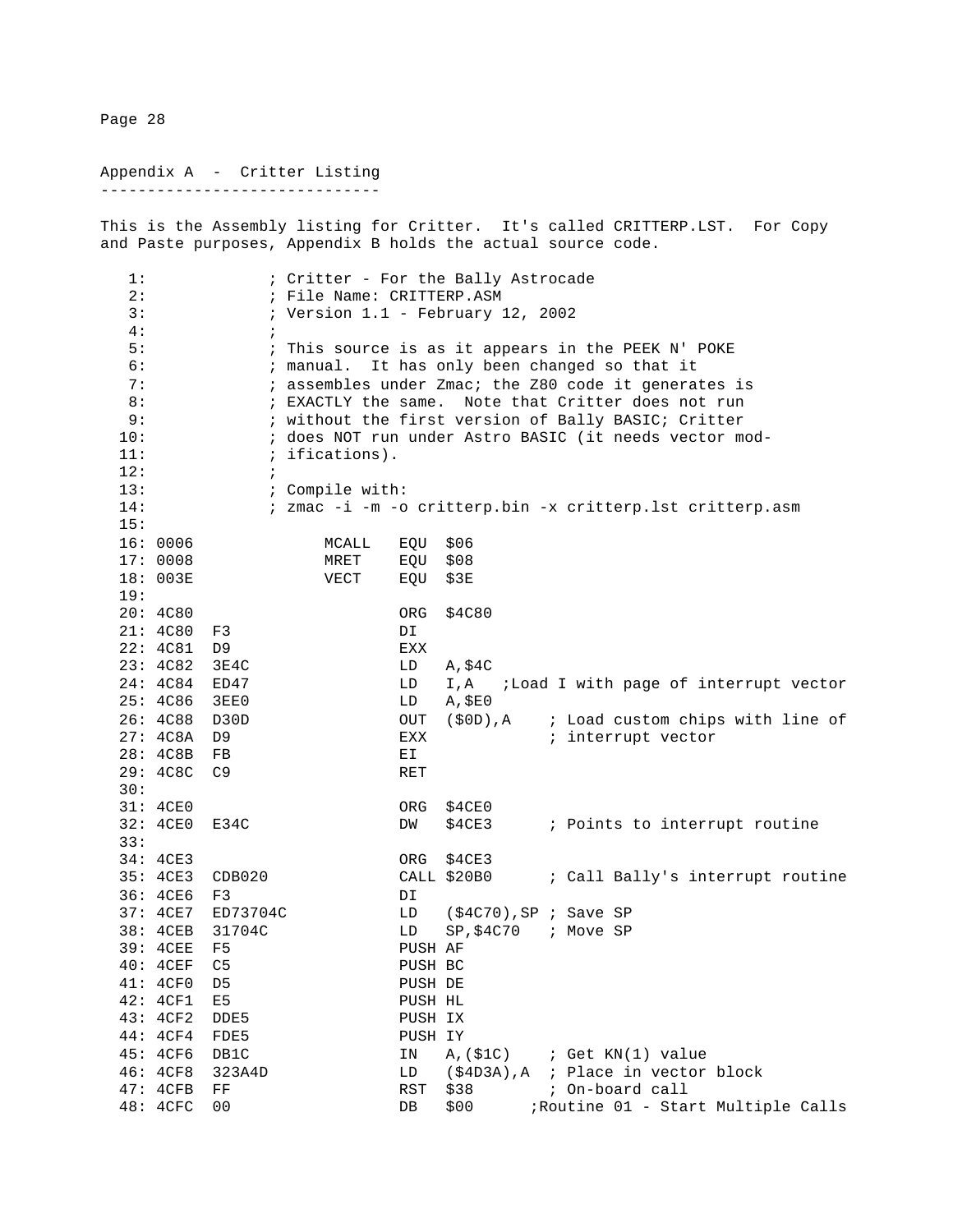|      | 49: 4CFD      | 07             |                             | ; Call V Write Routine<br>DB<br>MCALL+1              |
|------|---------------|----------------|-----------------------------|------------------------------------------------------|
|      | 50: 4CFE      | 184D           |                             | DW<br>VWRITE                                         |
|      | 51: 4D00      | 3F             |                             | $VECT+1$<br>; Move vector (see ROM manual)<br>DB     |
|      | 52: 4D01      | 384D           |                             | ; Vector Block Address<br>VBLOCK<br>DW               |
|      | 53: 4D03      | 204D           |                             | ; Limit Table<br>LIMITS<br>DW                        |
|      | 54:4D05       | 07             |                             | ; Call V Write Routine<br>MCALL+1<br>DB              |
|      | 55: 4D06      | 184D           |                             | DW<br>VWRITE                                         |
|      | 56: 4D08      | 02             |                             | \$02<br>; Routine 02 - End Multiple Calls<br>DB      |
|      | 57: 4D09      | FDE1           |                             | POP<br>IΥ                                            |
|      | 58: 4D0B      | DDE1           |                             | POP<br>ΙX                                            |
|      | 59: 4D0D      | E1             |                             | POP<br>НL                                            |
|      | 60: 4D0E      | D1             |                             | POP<br>DE                                            |
|      | 61: 4D0F      | C1             |                             | POP<br>BC                                            |
|      | 62: 4D10      | F1             |                             | POP<br>ΑF                                            |
|      | 63: 4D11      | ED7B704C       |                             | $SP$ , (\$4C70) ; Return SP<br>LD                    |
|      | 64: 4D15      | FB             |                             | ЕI                                                   |
|      | 65: 4D16      | C <sub>9</sub> |                             | <b>RET</b>                                           |
| 66:  |               |                |                             |                                                      |
|      | 67: 4D18      |                |                             | \$4D18<br>ORG                                        |
|      | 68: 4D18      | 1F             | VWRITE: DB                  | \$1F<br>; Routine 30 - VWRITR                        |
|      | 69: 4D19      | 384D           |                             | \$4D38<br>DW<br>; Vector                             |
|      | 70: 4D1B      | 244D           |                             | \$4D24<br>; Pattern<br>DW                            |
|      | 71: 4D1D      | 08             |                             | DB<br>MRET                                           |
| 72:  |               |                |                             |                                                      |
|      | 73: 4D20      |                |                             | \$4D20<br>ORG                                        |
| 74:  |               |                | ; Limit Table               |                                                      |
| 75:  |               |                |                             | ; Note: This part of the source doesn't match the ML |
| 76:  |               |                | $\ddot{i}$                  | listing. I had to fudge it to make it match;         |
| 77:  |               |                | $\ddot{i}$                  | because of this, I have typed, but commented         |
| 78:  |               |                | $\ddot{i}$                  | out, the four lines of 'weird' ML listing.           |
| 79:  |               |                | $\mathbf{\dot{i}}$          | Notice that the assembly hex codes are reverse       |
| 80:  |               |                | $\ddot{i}$                  | ordered; this is how the manual lists the lines.     |
| 81:  |               |                | 00 98<br>$\mathbf{i}$<br>DW | 152<br>; X boundaries                                |
| 82:  |               |                | 00 40<br>$\mathbf{r}$<br>DW | 64<br>; Y boundaries                                 |
| 83:  |               |                | 00 00<br>$\mathbf{r}$<br>DW | $(0,0)$ Position<br>0                                |
| 84:  |               |                | 70208<br>DW                 | ; 2 byte, 8 line pattern size<br>520                 |
| 85:  |               |                |                             |                                                      |
|      | 86: 4D20      | 0098           | LIMITS: DB                  | ; X boundaries<br>00D,152D                           |
|      | 87: 4D22      | 0040           |                             | 00D,64D<br>; Y boundaries<br>DB                      |
|      | 88: 4D24 0000 |                |                             | 00D,00D<br>DB<br>; (0,0) Position                    |
|      | 89: 4D26      | 0208           |                             | \$02, \$08<br>; 2 byte, 8 line pattern size<br>DB    |
| 90:  |               |                |                             |                                                      |
| 91:  |               |                | ; Critter pattern           |                                                      |
|      | 92: 4D28      | 0AA0           |                             | DM<br>\$A00A                                         |
|      | 93: 4D2A      | 2288           |                             | DM<br>\$8822                                         |
|      | 94: 4D2C      | AAAA           |                             | \$AAAA<br>DM                                         |
|      | 95: 4D2E      | 2AA8           |                             | \$A82A<br>DM                                         |
|      | 96: 4D30      | 0820           |                             | \$2008<br>DW                                         |
|      | 97: 4D32      | 2008           |                             | \$0820<br>DM                                         |
|      | 98: 4D34      | 0820           |                             | \$2008<br>DM                                         |
|      | 99: 4D36      | 0000           |                             | \$0000<br>DM                                         |
| 100: |               |                |                             |                                                      |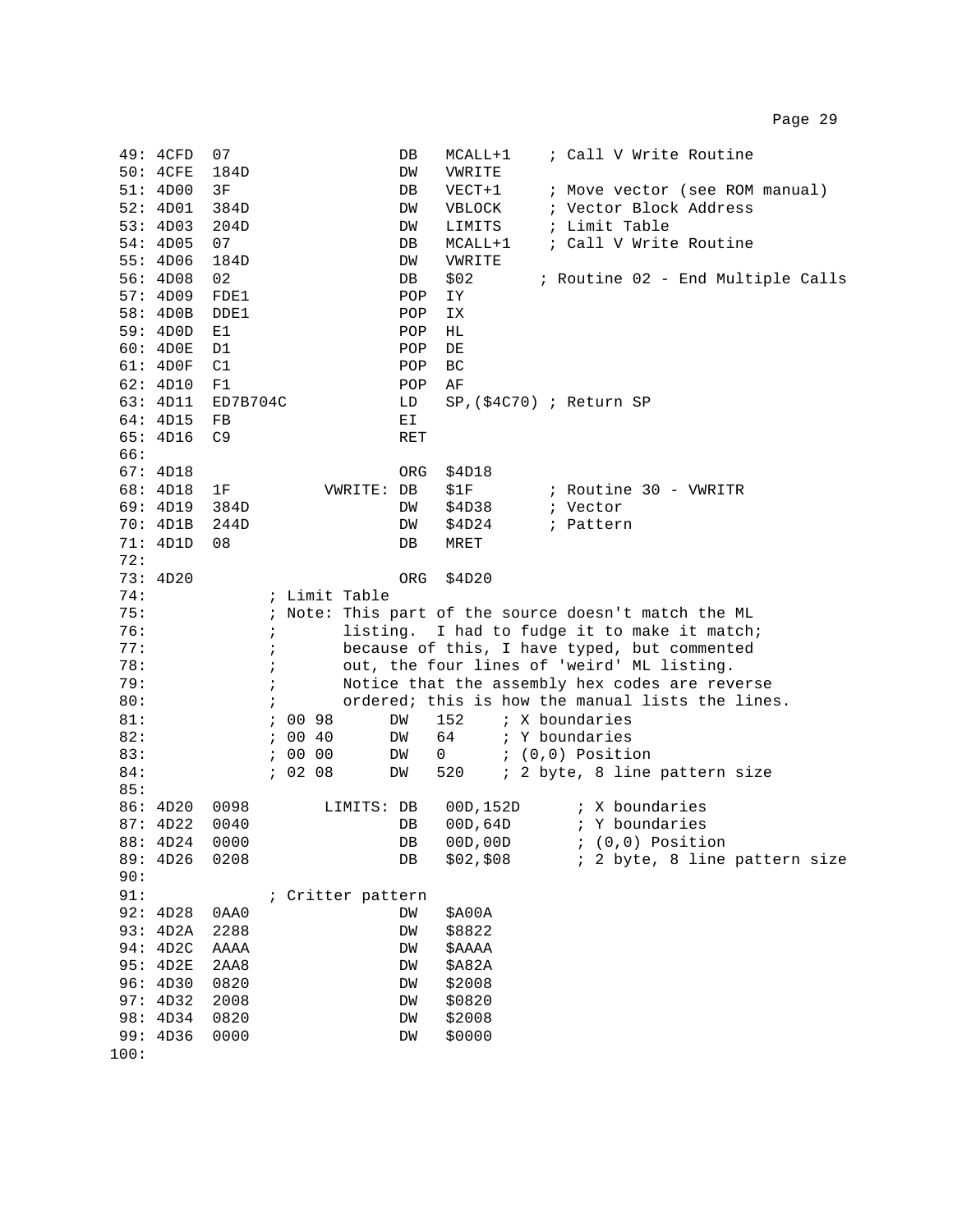| 101: |           |      |                             |        | ; VECTOR BLOCK (See 'Nutting' ROM Manual, page 39-41) |
|------|-----------|------|-----------------------------|--------|-------------------------------------------------------|
|      | 102: 4D38 | 20   | VBLOCK: DB                  | \$20   | ; Magic Register value                                |
|      | 103: 4D39 | 80   | DB                          | \$80   | ; Vector Status                                       |
|      | 104: 4D3A | 00   | DB                          | \$00   | ; Time Base - Holds KN(1) value                       |
|      | 105: 4D3B | 0500 | DW                          | \$0005 | ; Delta X                                             |
|      | 106: 4D3D | 0000 | DW                          | \$0000 | ; X Position                                          |
|      | 107: 4D3F | 03   | DB                          | \$03   | ; X Checks Mask -Bounce off walls                     |
|      | 108:4D40  | 0500 | DW                          | \$0005 | ; Delta Y                                             |
|      | 109: 4D42 | 0000 | DW                          | \$0000 | ; Y Position                                          |
|      | 110: 4D44 | 03   | DB                          | \$03   | ; Y Checks Mask -Bounce off walls                     |
|      |           |      | **** work\critterp.asm **** |        |                                                       |
|      |           |      |                             |        |                                                       |

## Statistics:

| 6   | symbols |
|-----|---------|
| 110 | bytes   |

## Symbol Table:

| limits |         | 4d20 | vblock | 4d38   |
|--------|---------|------|--------|--------|
| mcall  | $= 6$   |      | vect   | $=$ 3e |
| mret   | $=$ $-$ | - 8  | vwrite | 4d18   |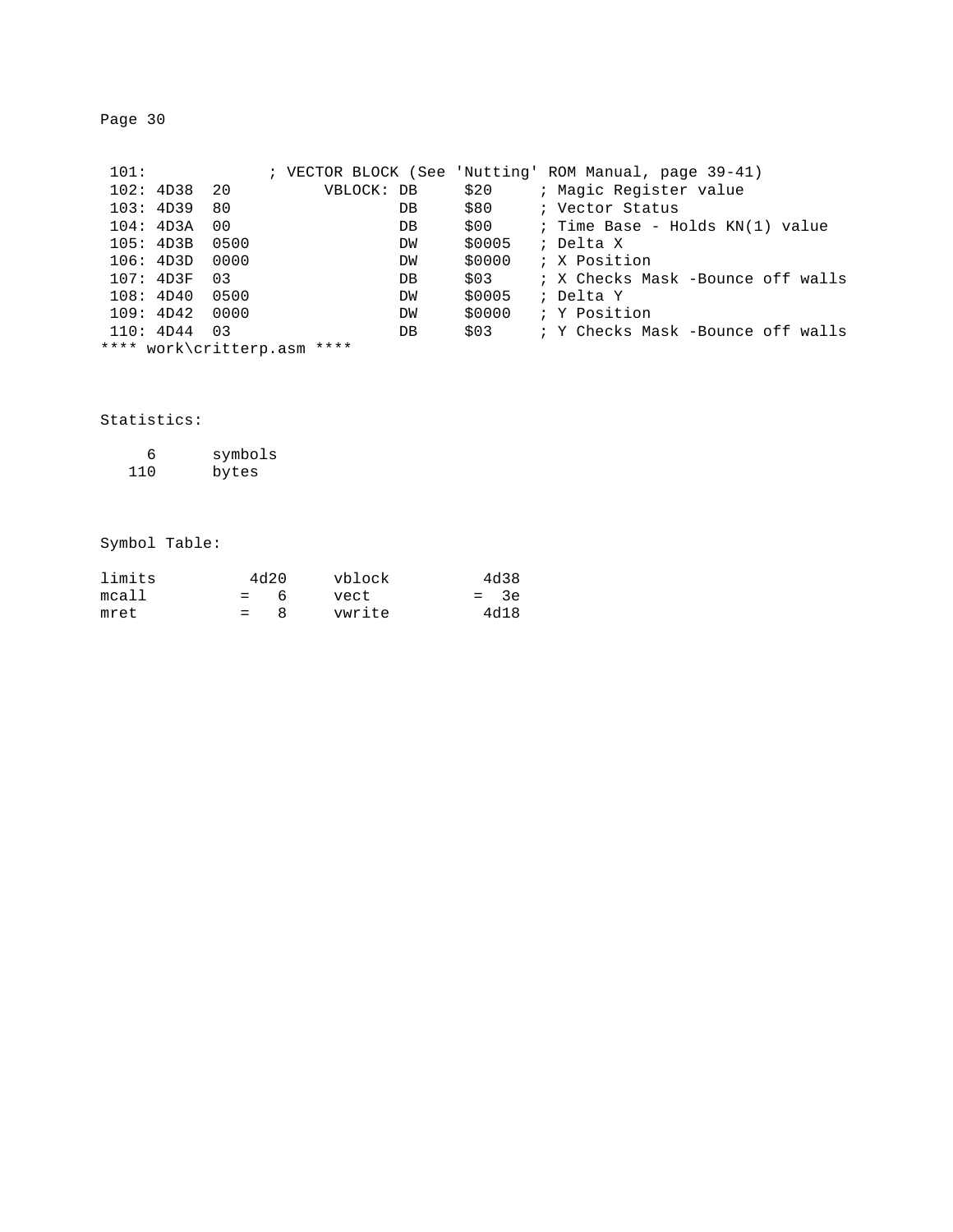Appendix B - Bally BASIC version of Critter -------------------------------------------

This is the original "Critter" program (and article) as printed in the October 1980 issue of the Cursor newsletter (Vol.2, pg. 66-67). This article (which is NOT included in the original PEEK n' POKE manual) is included here because this is the exact program as in Appendix A, but with a BASIC loader to get the program into memory. After the program is run, the Astrocade holds EXACTLY the same data in the EXACT same memory locations as the assembled Z80 code in Appendix A.

Critter By Brett Bilbrey

This program will place a Space Invader type "CRITTER" on the screen that will bounce from top to bottom and side to side without disturbing anything that is already on-screen. This "CRITTER" will run independent of anything else you wish to do. If you press "HALT," he won't! His speed is controlled by Hand Control Knob #l.

After you have "RUN" this program, do NOT scroll to the bottom line! Use "CY=40" to keep any text away from the area in the bottom of the screen that is "twinkling" (also, do not use "CLEAR").

Once the BASIC program has been "RUN," it can be erased and replaced with whatever you want. Use ":RETURN" to stop the routine, and "CALL 19584" to start it up again. One problem is that when BASIC tries to print on top of the "CRITTER," some small screen glitches appear. You can create an invisible screen by altering the value of Port 15  $( \& (15)$  Interrupt Line Port). It is set to 99 which is the minimum size of invisible screen. The Interrupt Line Port determines the number of lines scanned before the next interrupt (for a complete explanation of all the interrupt ports etc., refer to CURSOR "PEEK n' POKE" manual. To give you an example of a use for this type of routine, input the following line after you have "RUN" the program: key-in ":RETURN" and hit "GO" before you key in the line:

1 CALL  $19584; \& (15) = 99;$  INPUT A;: RETURN ; STOP

As you know, when the computer hits an "INPUT" command, it will just sit there, waiting for you to give it a value, it will not allow anything else to happen until you key in a value. With this one line program, it will start the "CRITTER" bouncing around the screen as soon as it hits the input line and will stop the "CRITTER" as soon as you input a value.

"So what," you ask? Well, instead of having a "CRITTER," we could have a clock decrementing from one minute. If you don't get your answer into the computer before the clock hits zero, you lose your turn and control switches to the next player. This would provide for truly sophisticated software. So, don't lose heart, we are on the opening stages of an exciting software era.

Brett notes that he received a great deal of help from Tom Wood, Dave Ibach, and John Perkins, without whose help he doubts he could have written this program.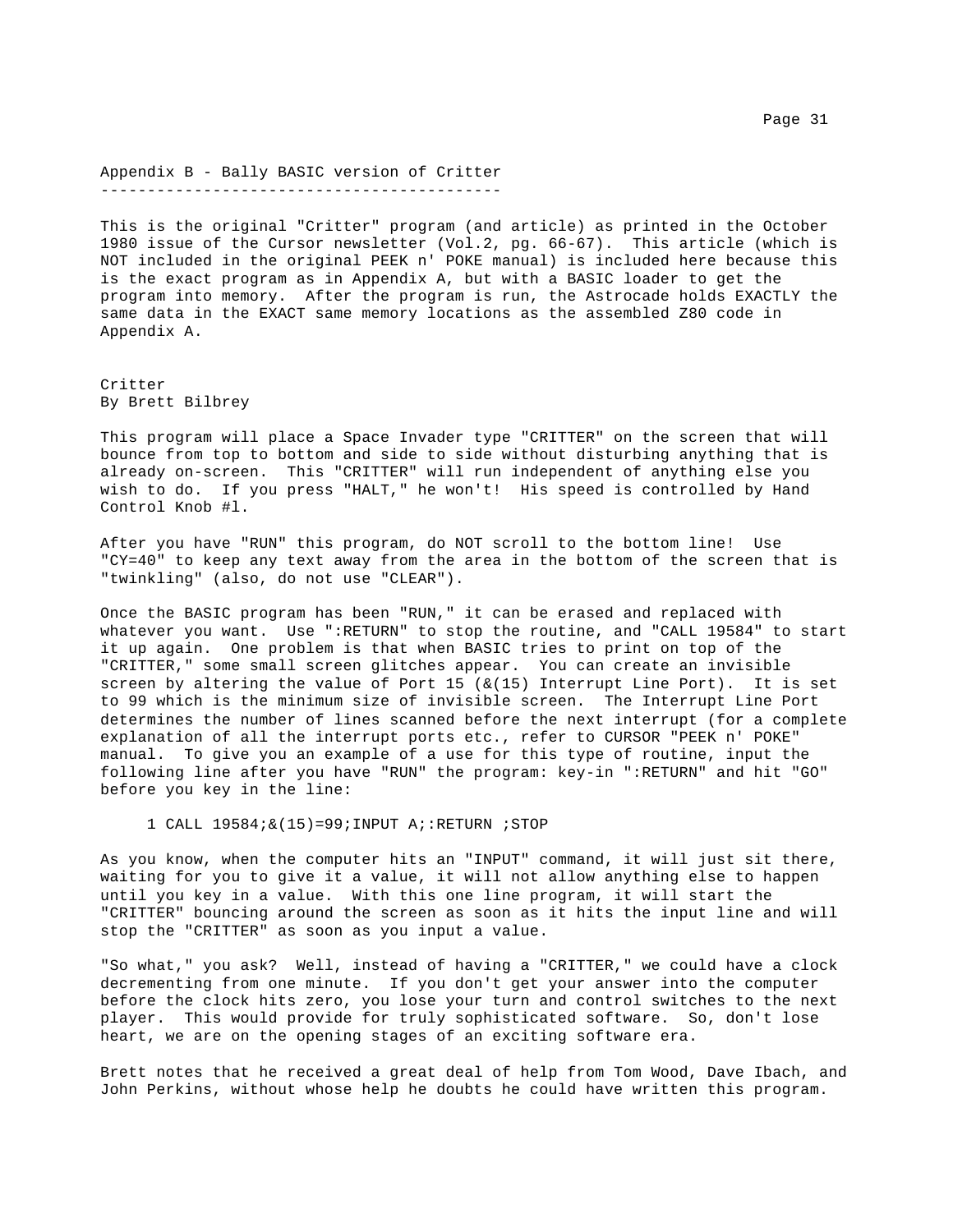"Critter"

10 CLEAR ;&(15)=99 20 A=l9584;B=A;C=640 30 D=-9741;GOSUB C 40 D=19518;GOSUB C 50 D=18413;GOSUB C 60 D=-8130;GOSUB C 70 D=3539;GOSUB C 80 D=-1063;GOSUB C 90 D=201;GOSUB C l00 A=19680 110 D=19683;GOSUB C 120 A=19683 130 D=-20275;GOSUB C 140 D=-3296;GOSUB C 150 D=29677;GOSUB C 160 D=19568;GOSUB C 170 D=28721;GOSUB C 180 D=-2740;GOSUB C 190 D=-10811;GOSUB C 200 D=-8731;GOSUB C 210 D=-539;GOSUB C 220 D=-9243;GOSUB C 230 D=12828;GOSUB C 240 D=l9770;GOSUB C 250 D=255;GOSUB C 260 D=6151;GOSUB C 270 D=16205;GOSUB C 280 D=19768;GOSUB C 290 D=19744;GOSUB C 300 D=6151;GOSUB C 310 D=589;GOSUB C 320 D=-7683;GOSUB C 330 D=-7715;GOSUB C 340 D=-11807;GOSUB C 350 D=-3647;GOSUB C 360 D=31725;GOSUB C 370 D=19568;GOSUB C 380 D=-13829;GOSUB C 390 A=19736 400 D=14367;GOSUB C 410 D=9293;GOSUB C 420 D=2125;GOSUB C 430 D=19744 440 A=-26624;GOSUB C 450 D=16384;GOSUB C 460 D=0;GOSUB C 470 D=2050;GOSUB C 480 D=-24566;GOSUB C 490 D=-30685;GOSUB C 500 D=-21846;GOSUB C 510 D=-22486;GOSUB C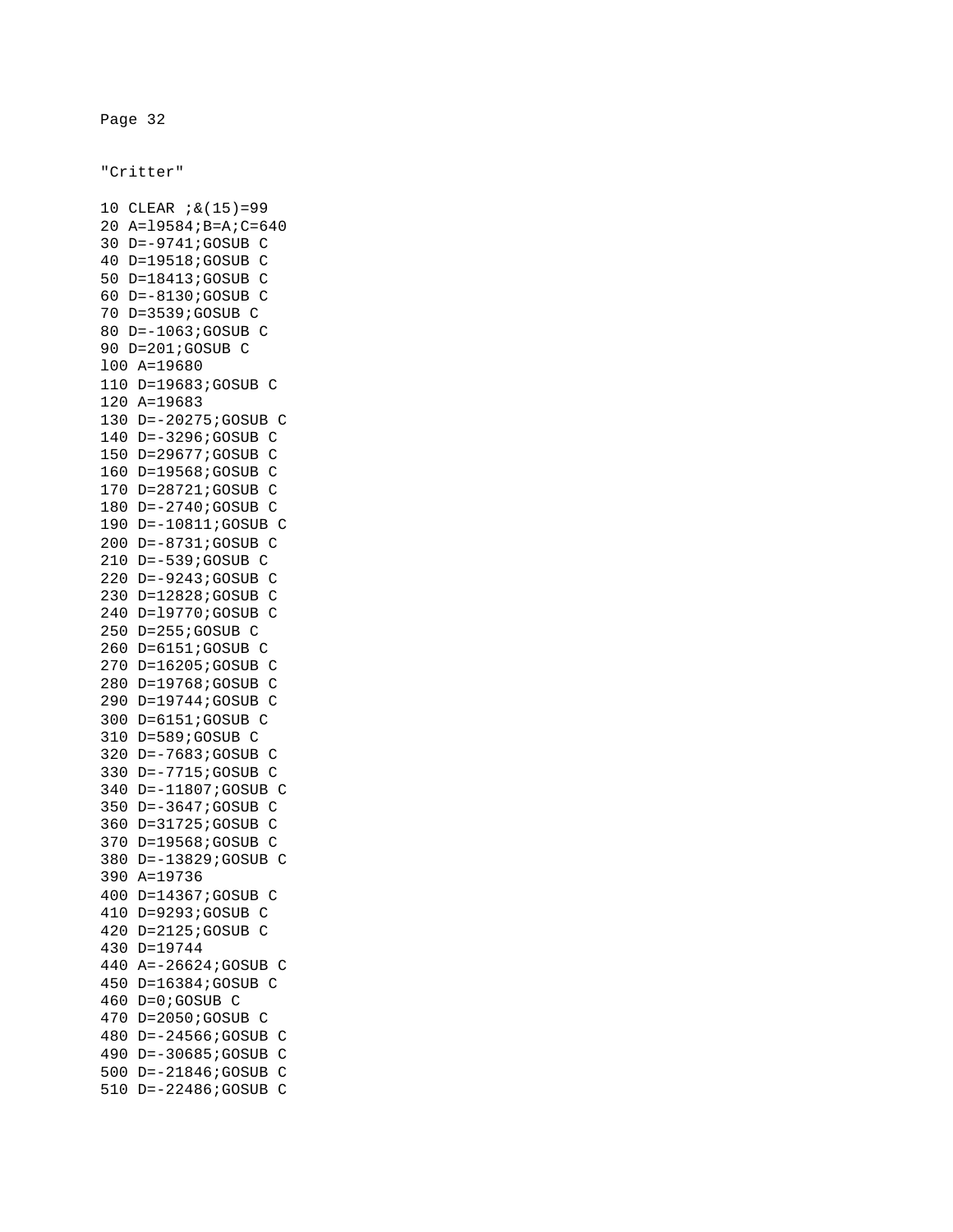Page 33 and the state of the state of the state of the state of the state of the state of the state of the state of the state of the state of the state of the state of the state of the state of the state of the state of th

520 D=8200;GOSUB C 530 D=2080;GOSUB C 540 D=8200;GOSUB C 550 D=0;GOSUB C 560 D=-32735;GOSUB C 570 D=1280;GOSUB C 580 D=0;GOSUB C 590 D=768;GOSUB C 600 D=5;GOSUB C 610 D=0;GOSUB C 620 D=3;GOSUB C 630 CALL B;STOP 640 %(A)=D;A=A+2;RETURN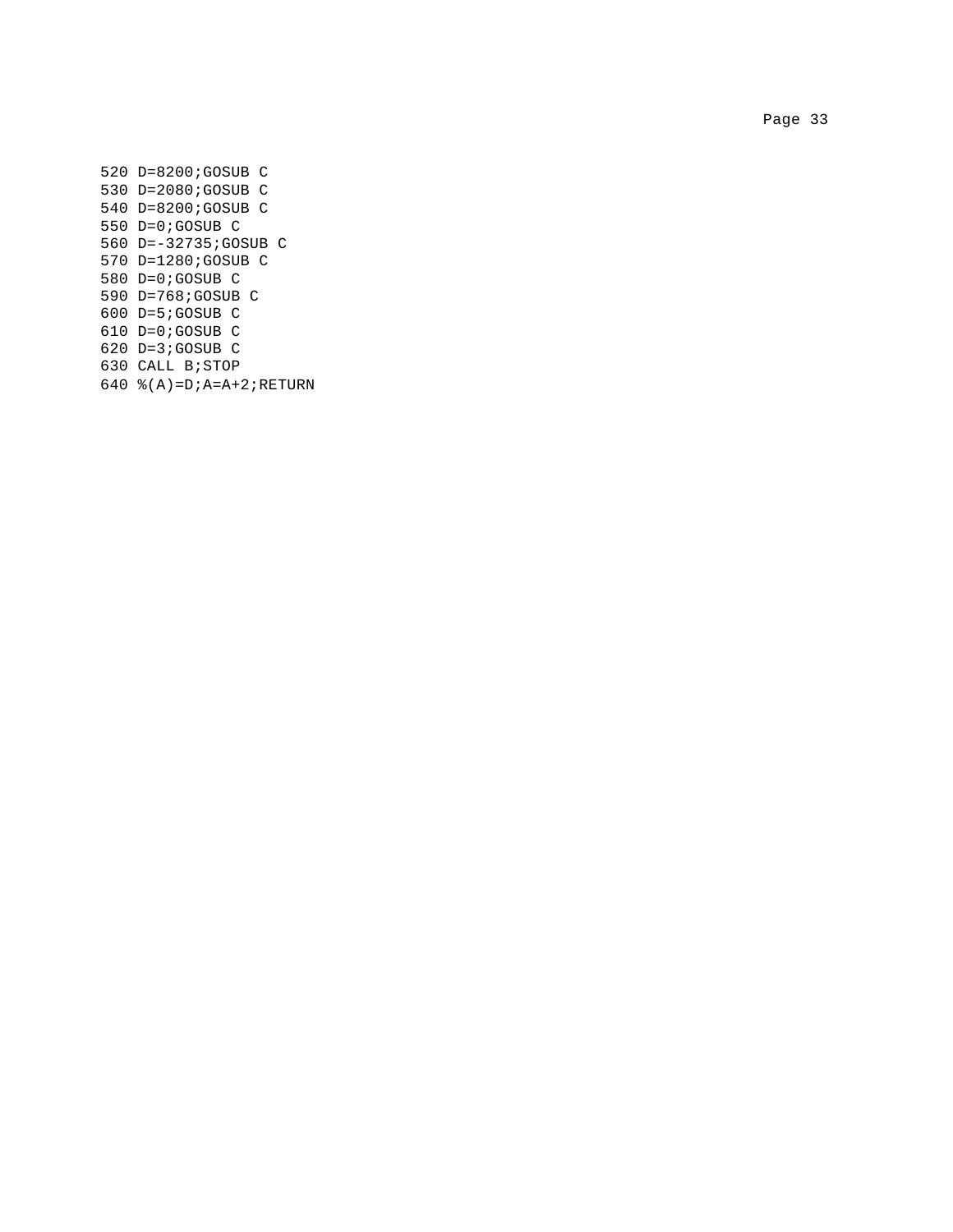Appendix C - Critter Source ----------------------------- This is the Assembly source for Critter (it's called CRITTERP.ASM). It is included for Copy and Paste purposes, therefore there are no page numbers on these pages. Copy the file, make changes (if you want) and then assemble it using Zmac. As noted in the source code, Critter is not executable without BASIC, so don't expect it to run as a cartridge. ; Critter - For the Bally Astrocade ; File Name: CRITTERP.ASM ; Version 1.1 - February 12, 2002 ; ; This source is as it appears in the PEEK N' POKE ; manual. It has only been changed so that it ; assembles under Zmac; the Z80 code it generates is ; EXACTLY the same. Note that Critter does not run ; without the first version of Bally BASIC; Critter ; does NOT run under Astro BASIC (it needs vector mod- ; ifications). ; ; Compile with: ; zmac -i -m -o critterp.bin -x critterp.lst critterp.asm MCALL EQU \$06 MRET EQU \$08 VECT EQU \$3E ORG \$4C80 DI EXX LD A,\$4C LD I,A ;Load I with page of interrupt vector LD A,\$E0 OUT (\$0D),A ; Load custom chips with line of EXX  $\qquad \qquad ;\text{ interrupt vector}$  EI RET ORG \$4CE0 DW \$4CE3 ; Points to interrupt routine ORG \$4CE3 CALL \$20B0 ; Call Bally's interrupt routine DI LD (\$4C70),SP ; Save SP LD SP,\$4C70 ; Move SP PUSH AF PUSH BC PUSH DE PUSH HL PUSH IX PUSH IY

Page 34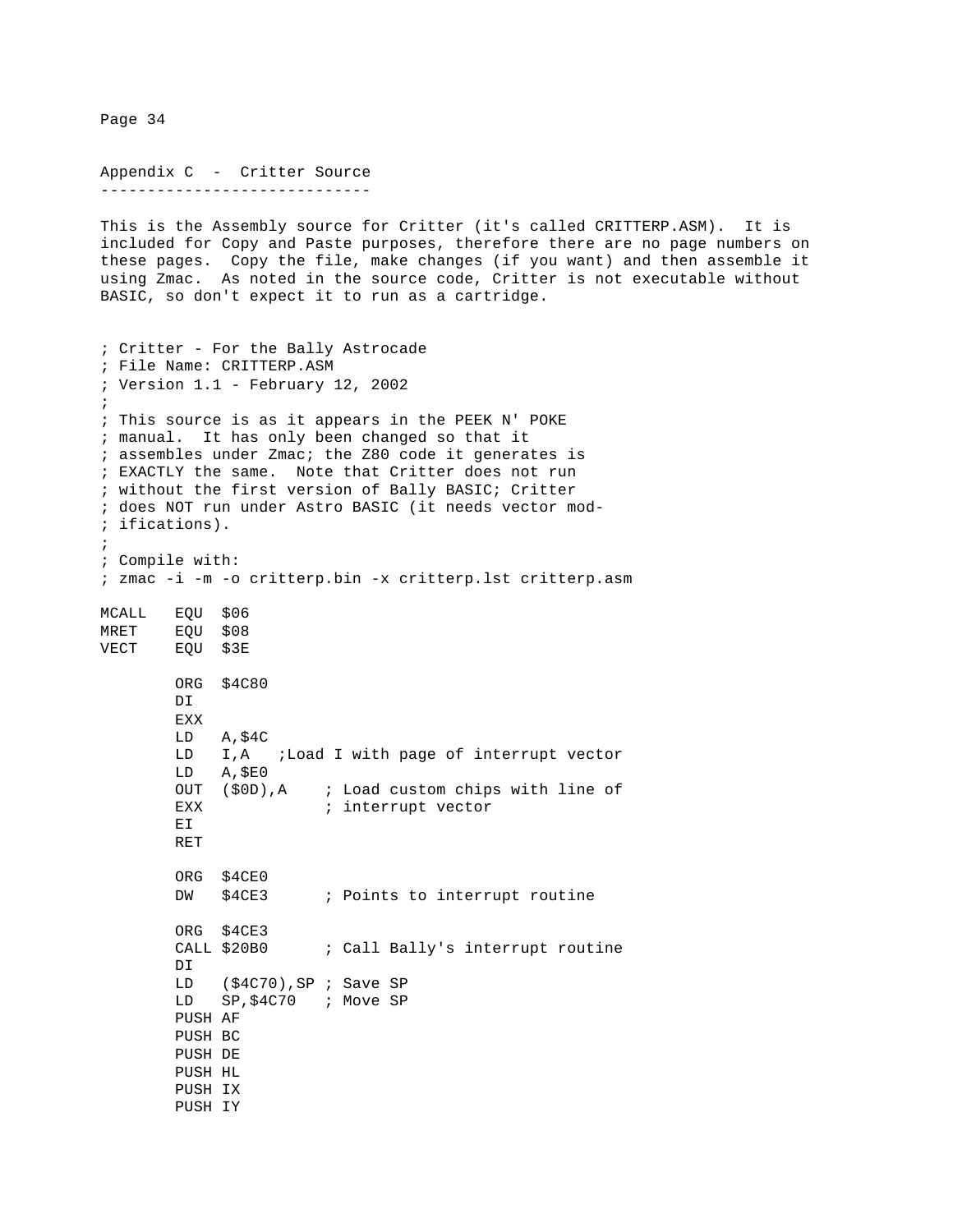IN A,(\$1C) ; Get KN(1) value LD (\$4D3A), A ; Place in vector block<br>RST \$38 ; On-board call RST \$38 ; On-board call DB \$00 ;Routine 01 - Start Multiple Calls DB MCALL+1 ; Call V Write Routine DW VWRITE DB VECT+1 ; Move vector (see ROM manual) DW VBLOCK ; Vector Block Address DW LIMITS ; Limit Table<br>DB MCALL+1 ; Call VWrite DB MCALL+1 ; Call V Write Routine DW VWRITE DB \$02 ; Routine 02 - End Multiple Calls POP IY POP IX POP HL POP DE POP BC POP AF LD SP,(\$4C70) ; Return SP EI RET ORG \$4D18 VWRITE: DB \$1F ; Routine 30 - VWRITR DB \$1P / ROULLINE DW \$4D24 ; Pattern DB MRET ORG \$4D20 ; Limit Table ; Note: This part of the source doesn't match the ML ; listing. I had to fudge it to make it match; ; because of this, I have typed, but commented ; out, the four lines of 'weird' ML listing. ; Notice that the assembly hex codes are reverse ; ordered; this is how the manual lists the lines. ; 00 98 DW 152 ; X boundaries ; 00 40 DW 64 ; Y boundaries ; 00 00 DW 0 ; (0,0) Position ; 02 08 DW 520 ; 2 byte, 8 line pattern size LIMITS: DB 00D,152D ; X boundaries DB 00D,64D ; Y boundaries DB 00D,00D ; (0,0) Position DB  $$02, $08$  ; 2 byte, 8 line pattern size ; Critter pattern DW \$A00A DW \$8822 DW \$AAAA DW \$A82A DW \$2008 DW \$0820 DW \$2008 DW \$0000